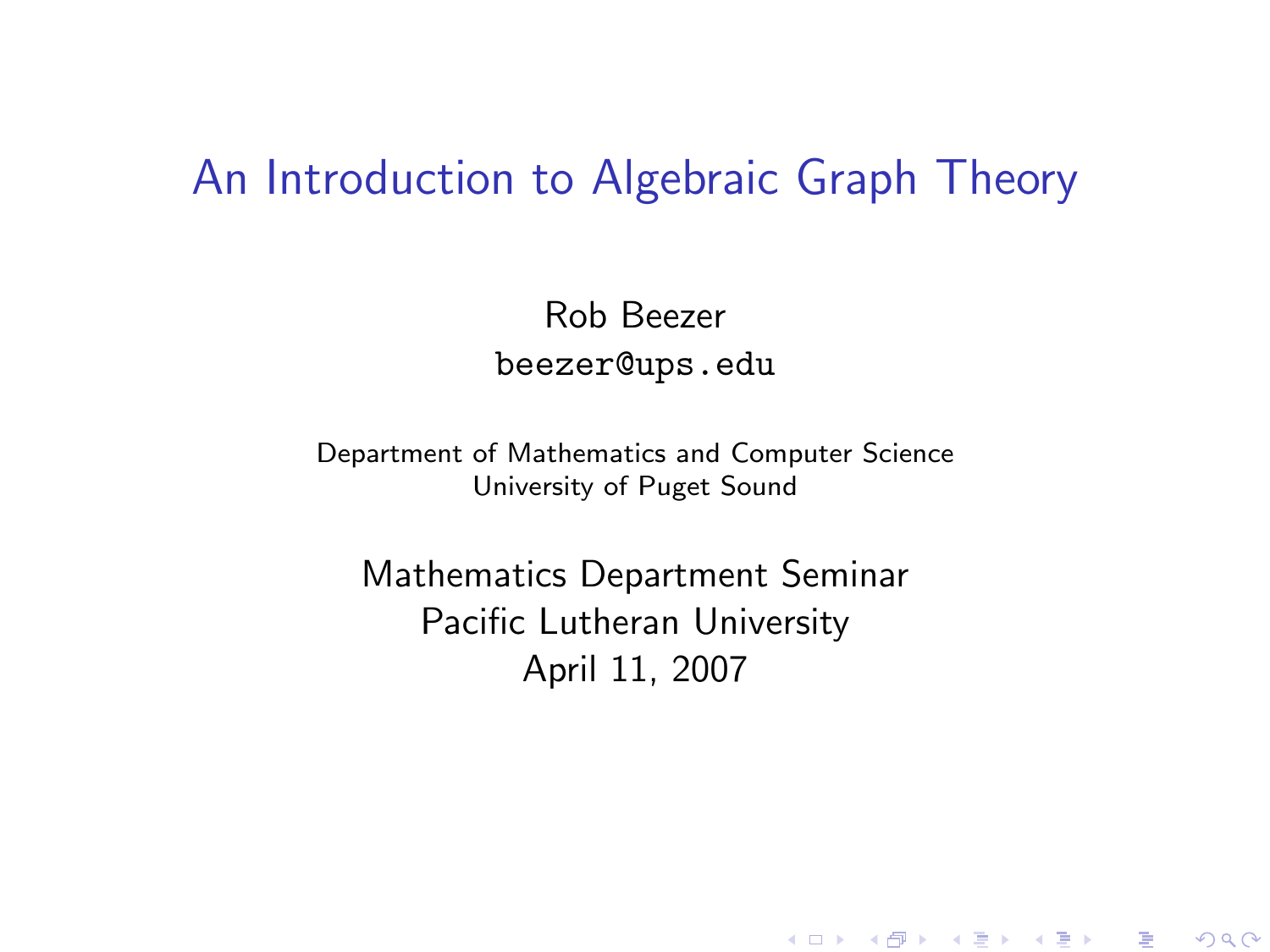# Labeling Puzzles

- Assign a single real number value to each circle.
- For each circle, sum the values of adjacent circles.
- Goal:

Sum at each circle should be a common multiple of the value at the circle.



#### Common multiple: −2

4 D F

 $\triangleright$   $\rightarrow$   $\Rightarrow$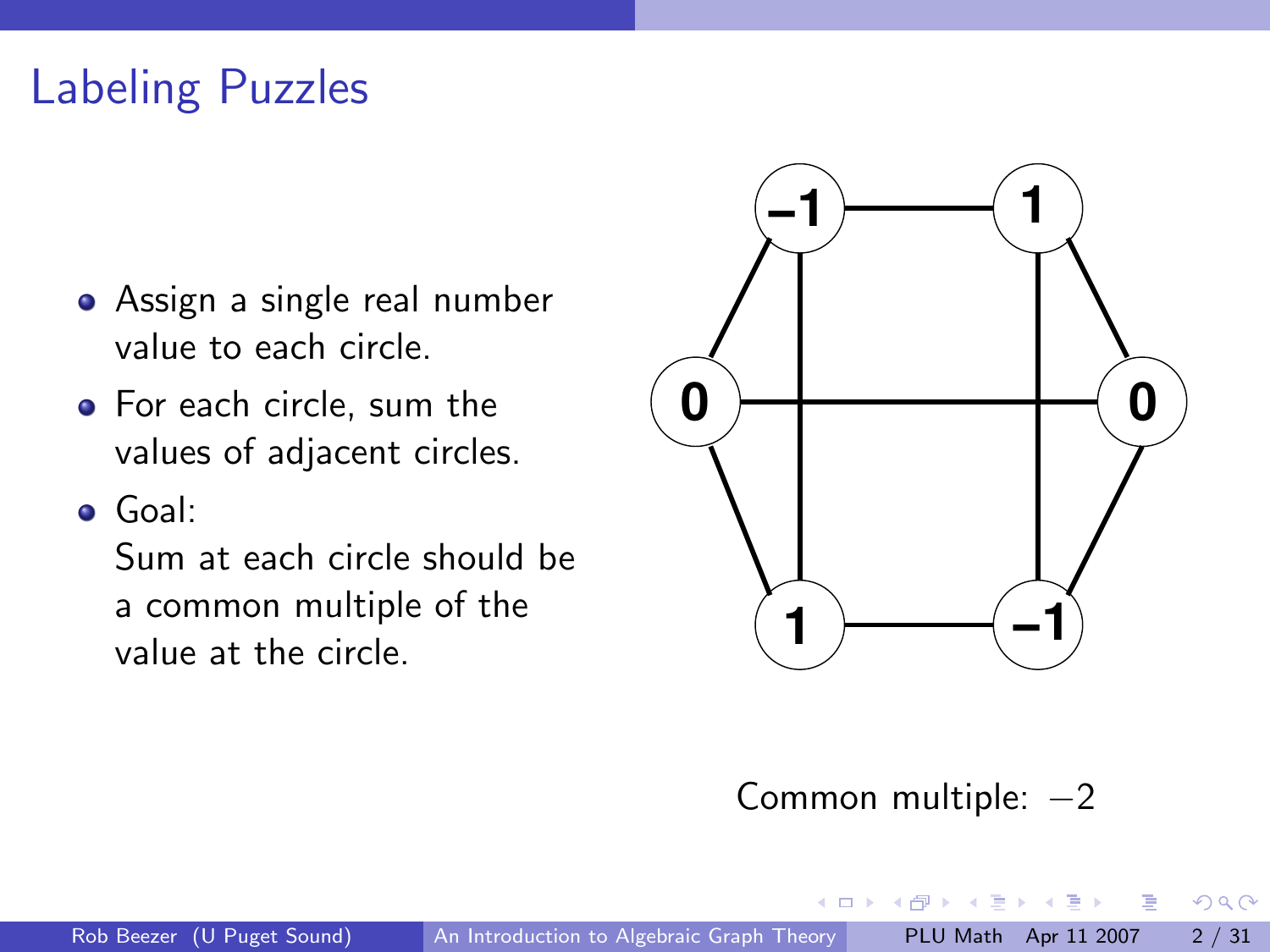

Rob Beezer (U Puget Sound) [An Introduction to Algebraic Graph Theory](#page-0-0) PLU Math Apr 11 2007 3 / 31

重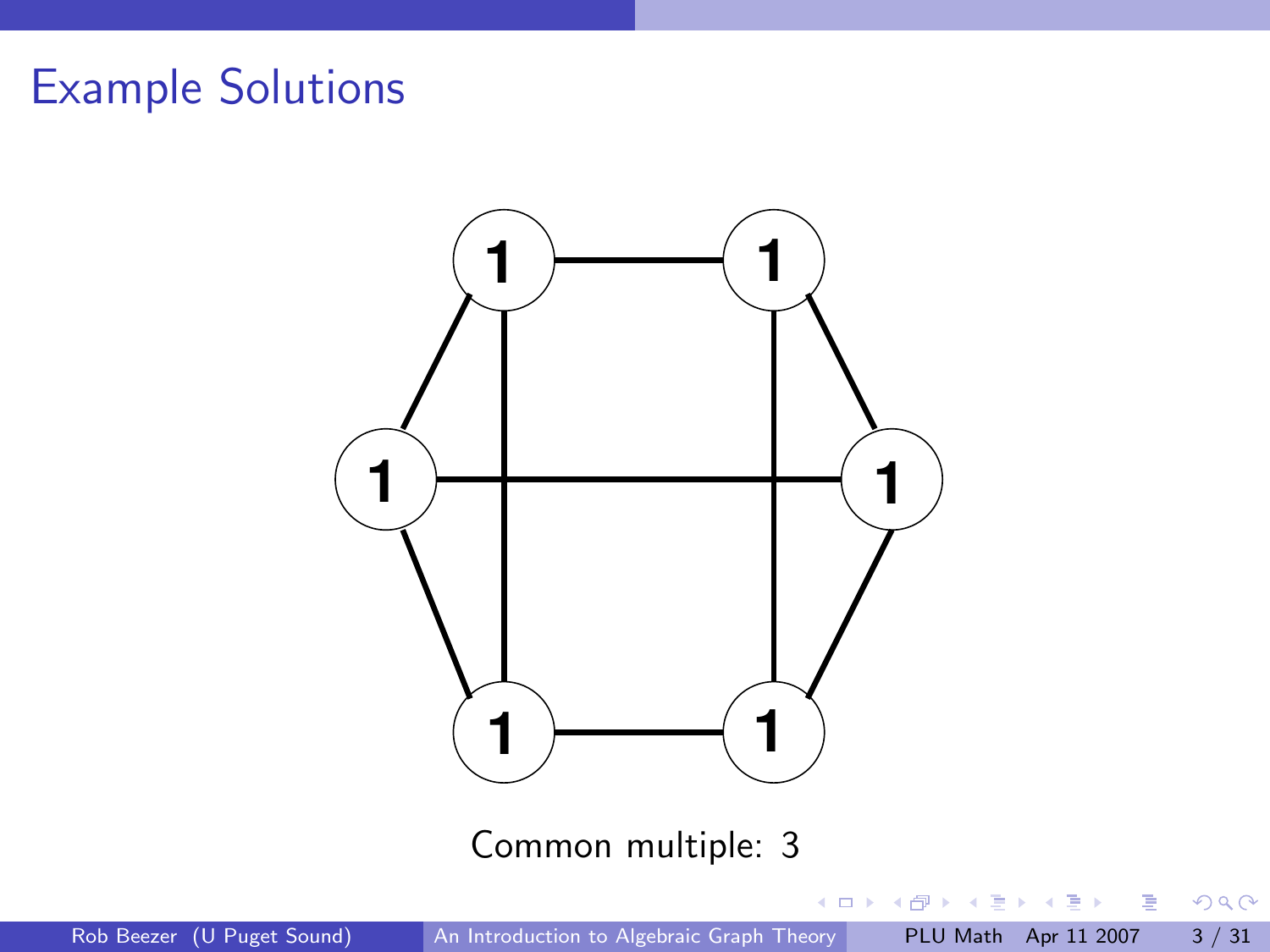

Rob Beezer (U Puget Sound) [An Introduction to Algebraic Graph Theory](#page-0-0) PLU Math Apr 11 2007 4 / 31

重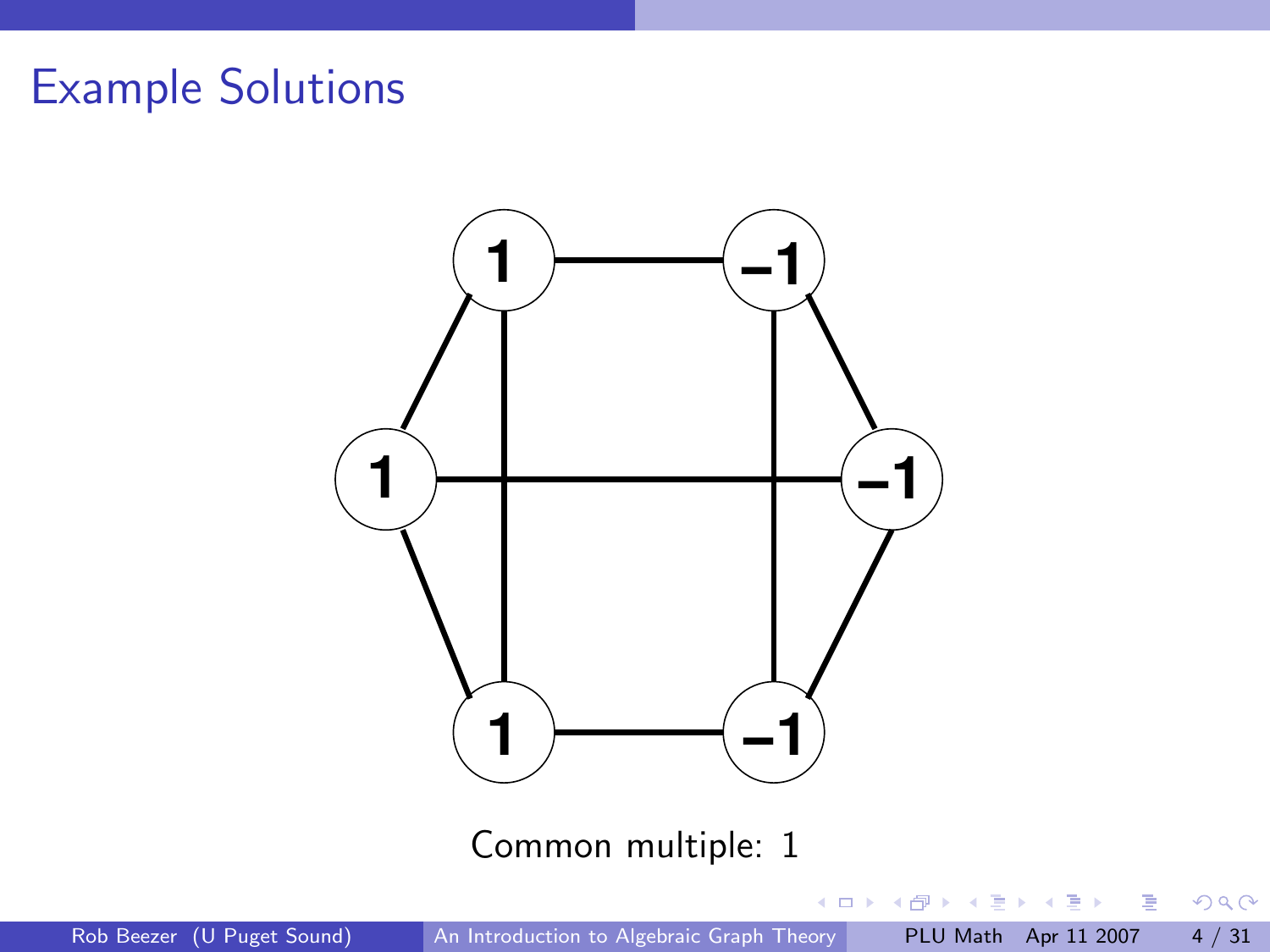

Rob Beezer (U Puget Sound) [An Introduction to Algebraic Graph Theory](#page-0-0) PLU Math Apr 11 2007 5 / 31

重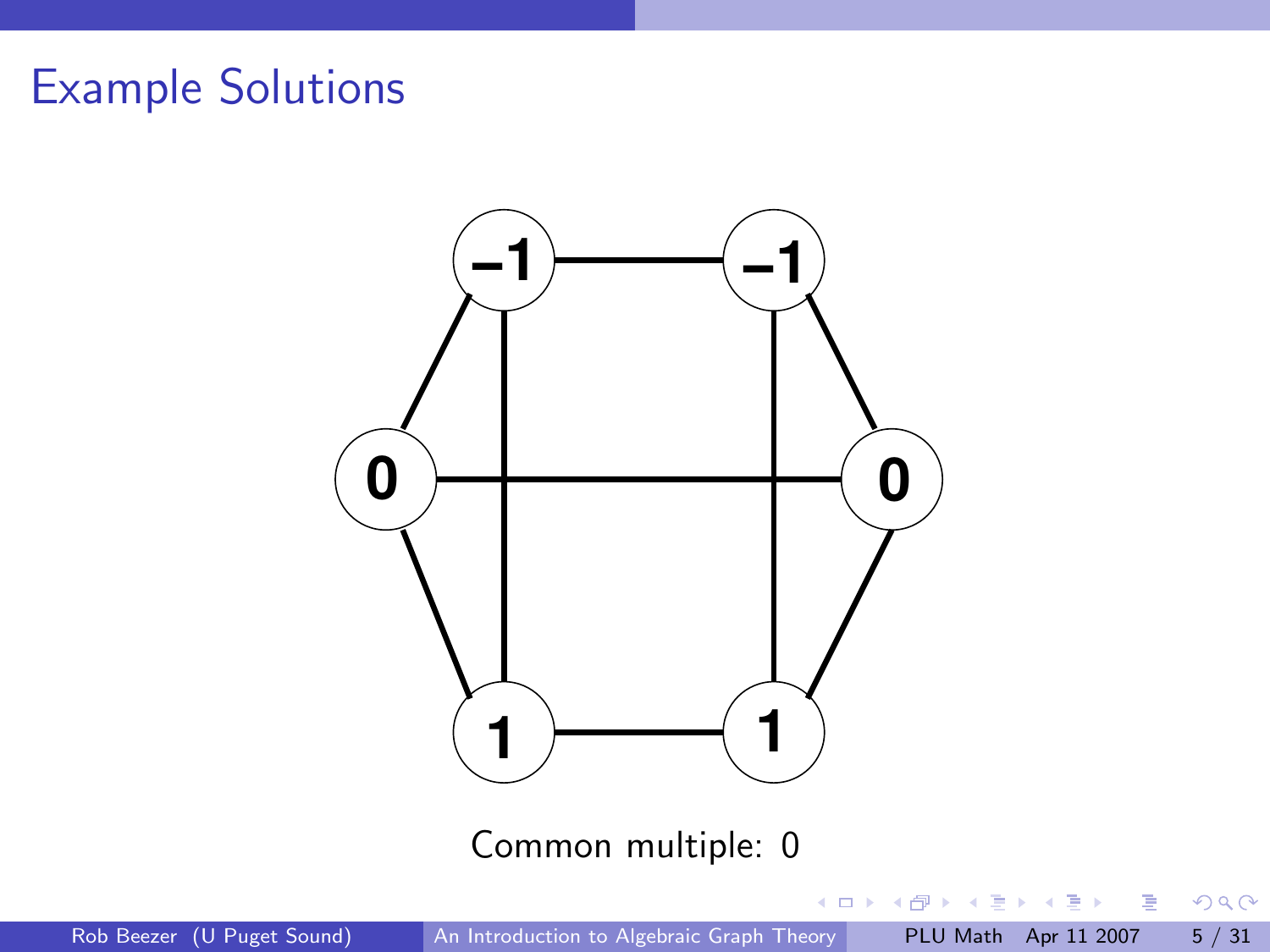

Rob Beezer (U Puget Sound) [An Introduction to Algebraic Graph Theory](#page-0-0) PLU Math Apr 11 2007 6 / 31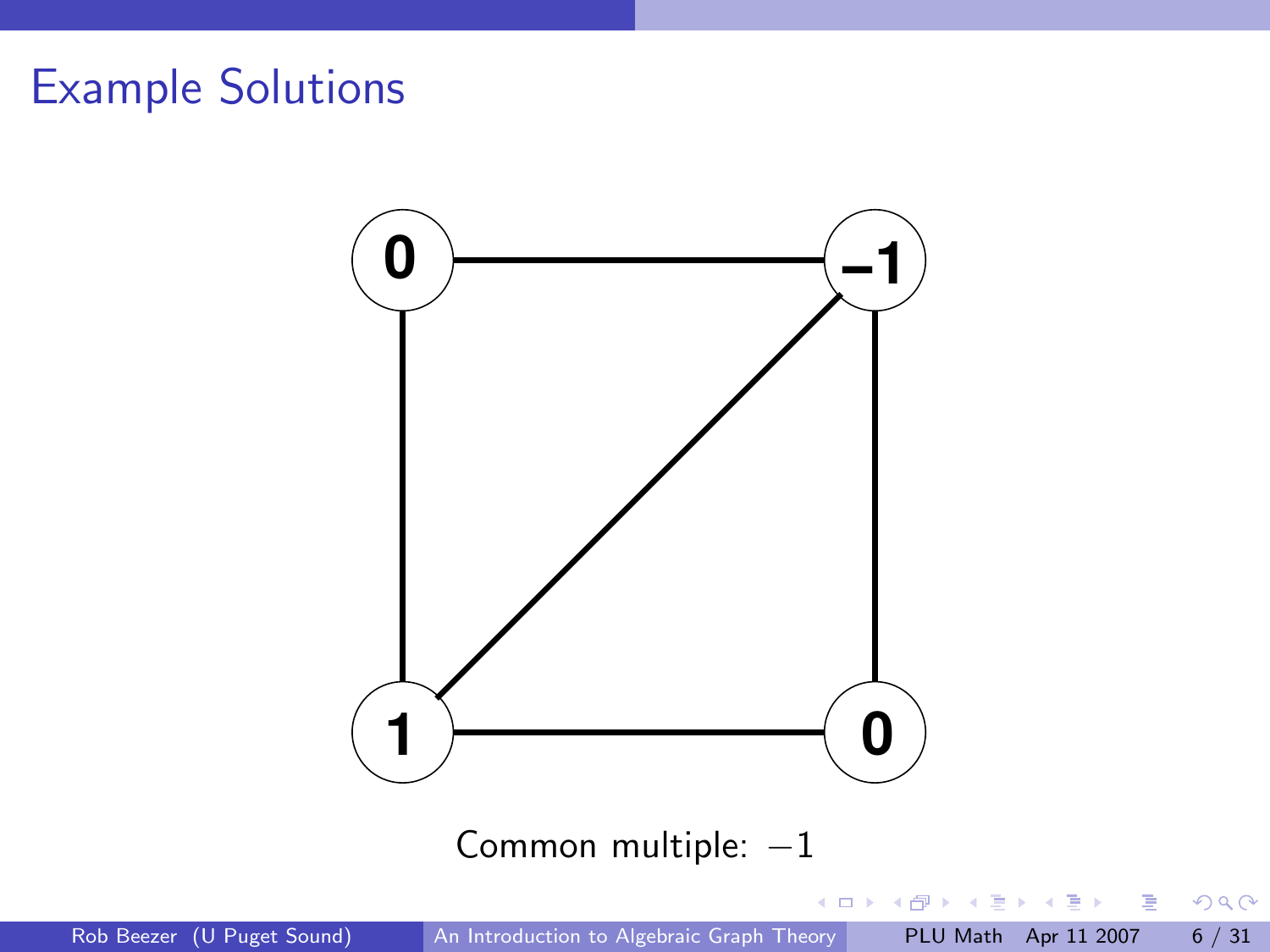

重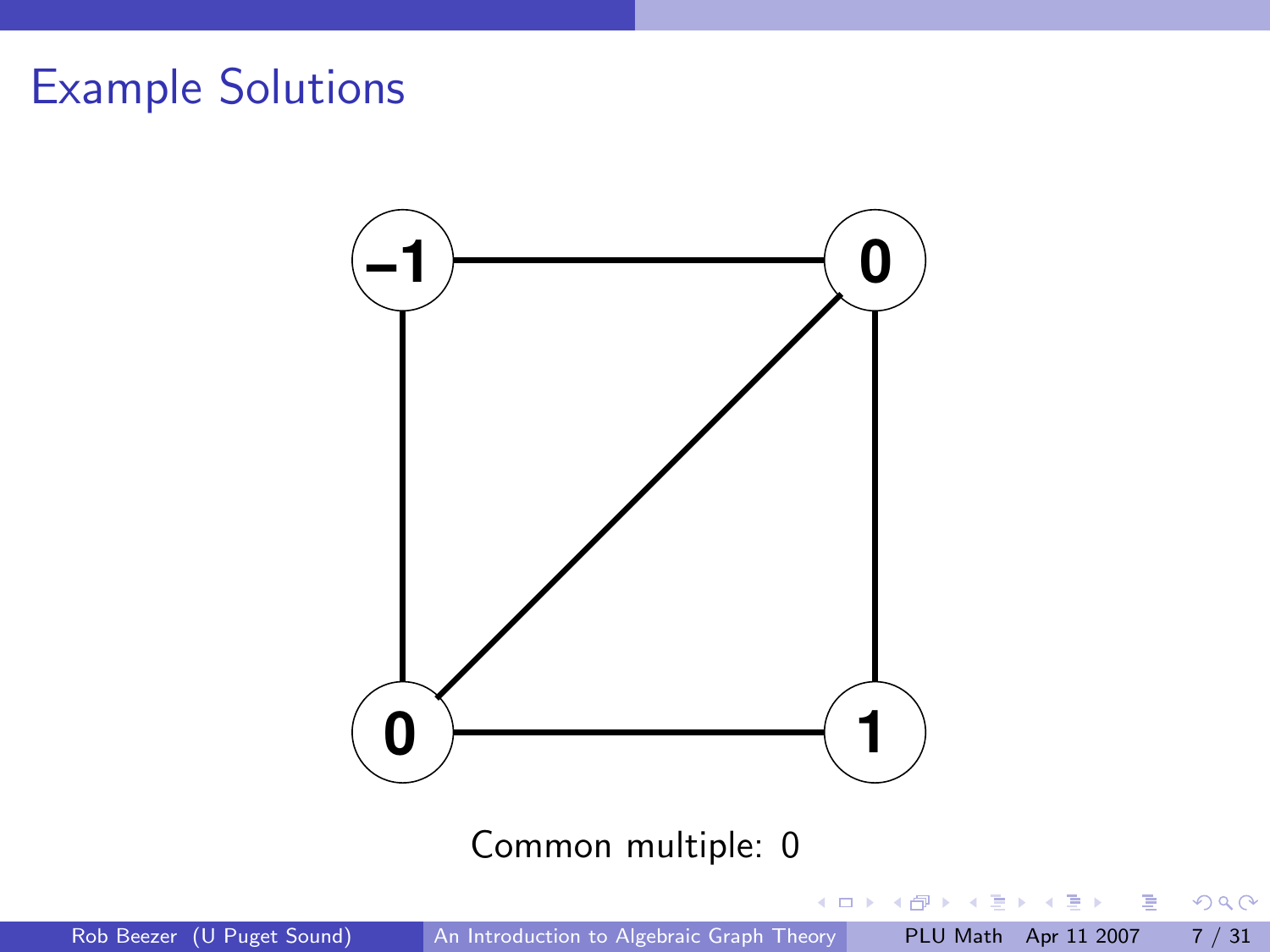

K ロ ▶ K 優 ▶ K 결 ▶ K 결 ▶ ○ 결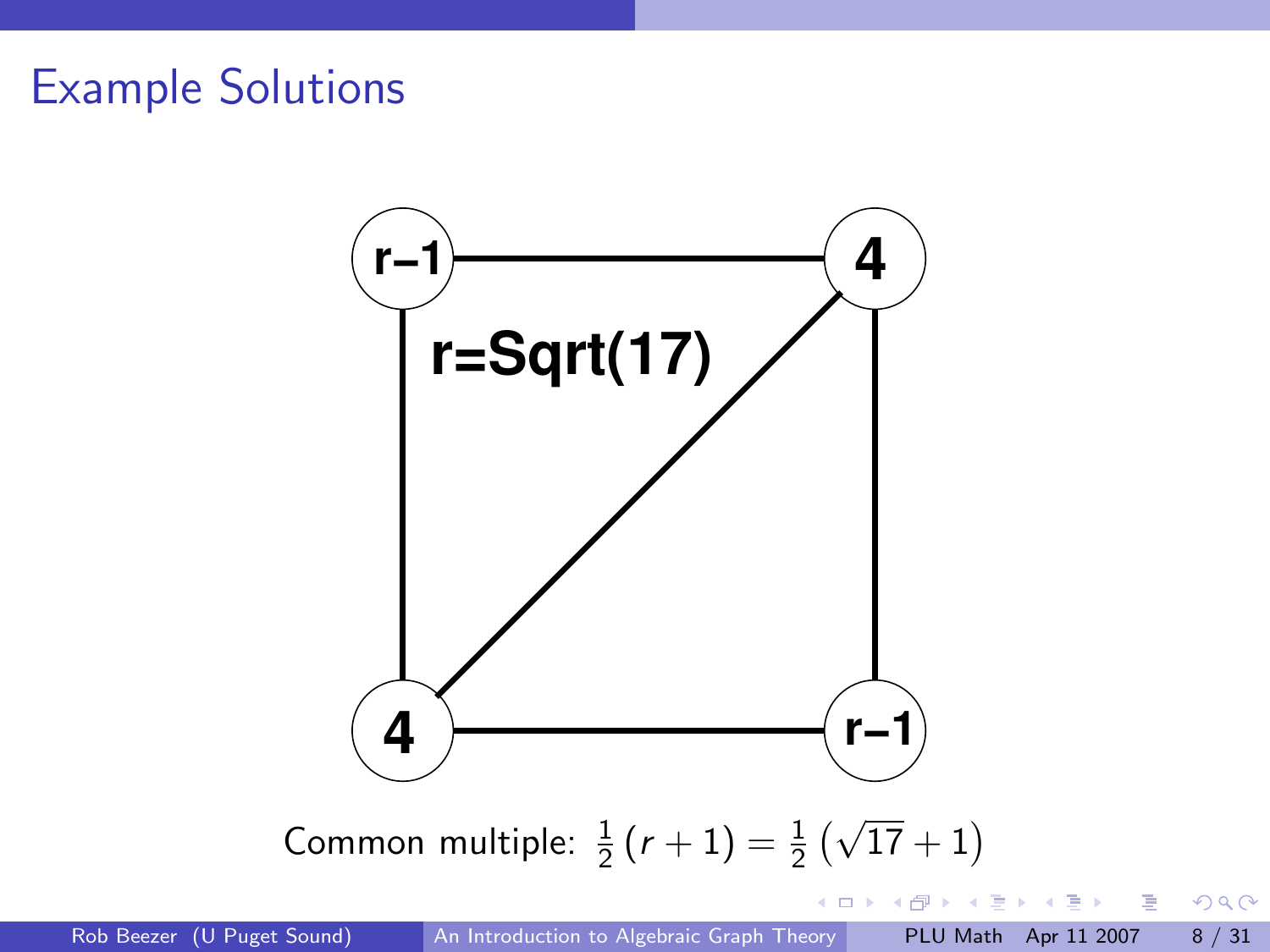## Graphs

A graph is a collection of vertices (nodes, dots) where some pairs are joined by edges (arcs, lines).

The geometry of the vertex placement, or the contours of the edges are irrelevant. The relationships between vertices are important.

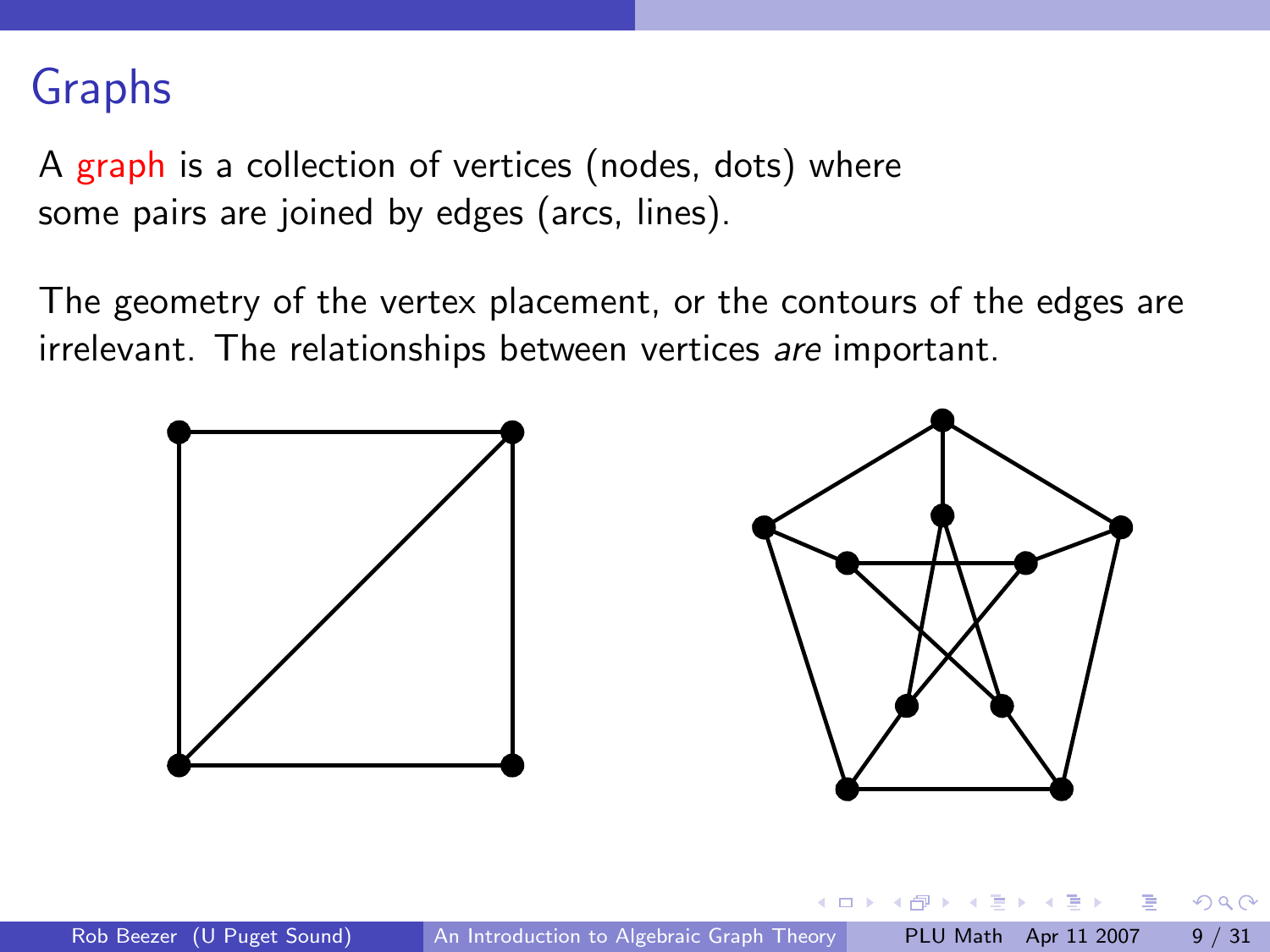# Adjacency Matrix

Given a graph, build a matrix of zeros and ones as follows:

Label rows and columns with vertices, in the same order.

Put a 1 in an entry if the corresponding vertices are connected by an edge. Otherwise put a 0 in the entry.

 $\triangleright$   $\rightarrow$   $\exists$   $\rightarrow$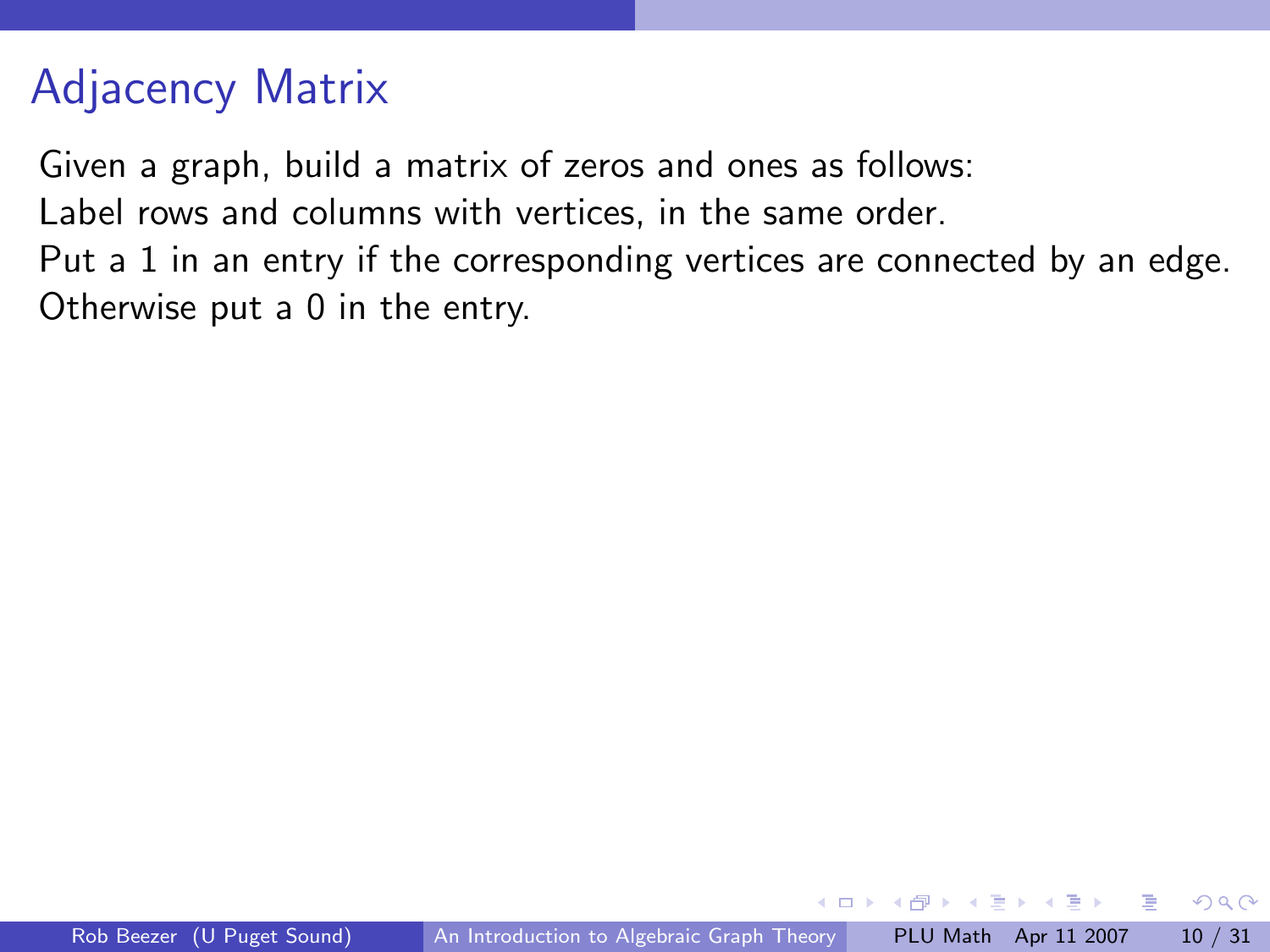# Adjacency Matrix

Given a graph, build a matrix of zeros and ones as follows:

Label rows and columns with vertices, in the same order.

Put a 1 in an entry if the corresponding vertices are connected by an edge. Otherwise put a 0 in the entry.

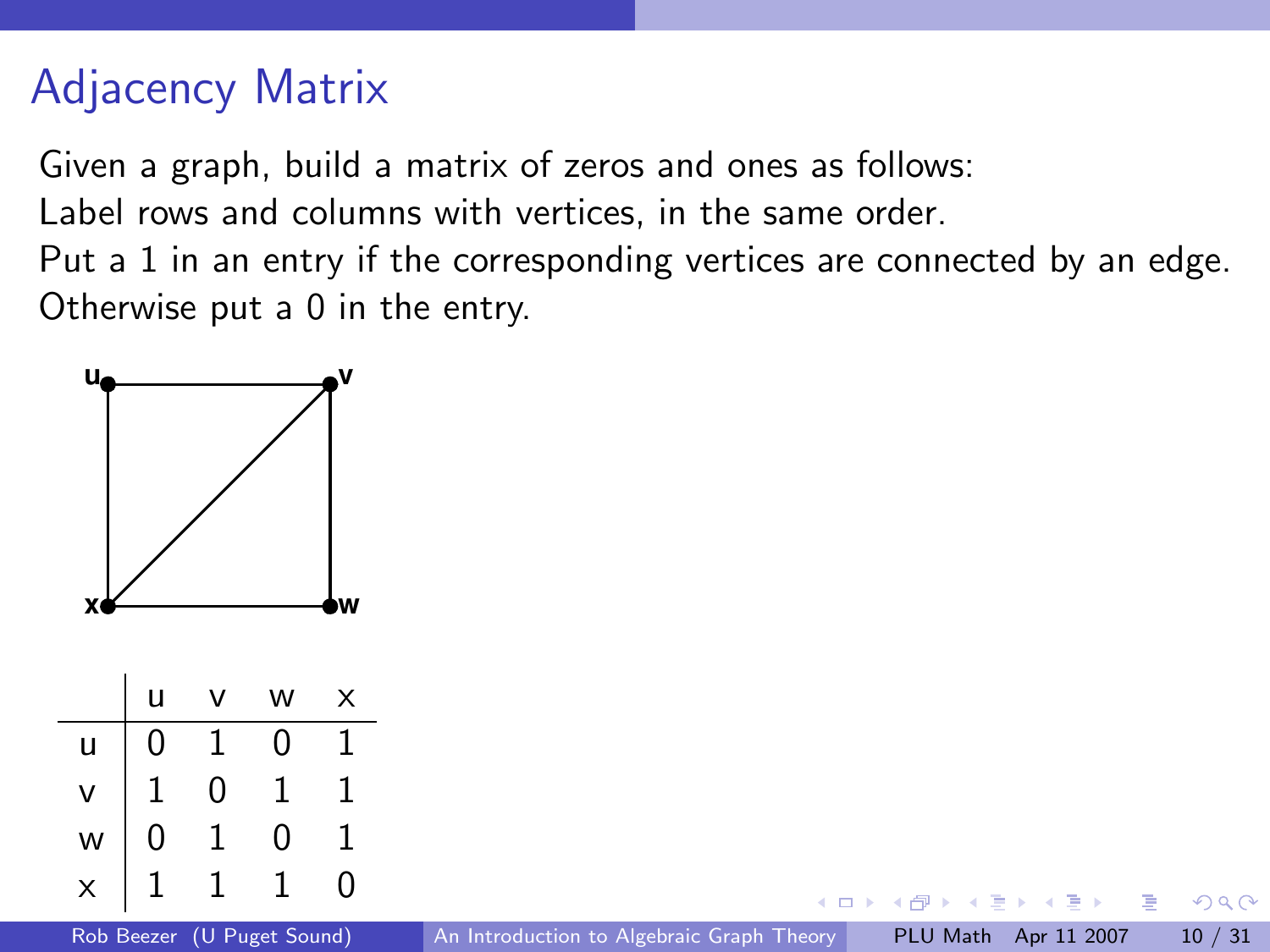## Adjacency Matrix

Given a graph, build a matrix of zeros and ones as follows:

Label rows and columns with vertices, in the same order.

Put a 1 in an entry if the corresponding vertices are connected by an edge. Otherwise put a 0 in the entry.



- Always a symmetric matrix with zero diagonal.
- Useful for computer representations.
- Entrée to linear algebra, especially eigenvalues and eigenvectors.
- Symmetry groups of graphs is the other branch of Algebraic Graph Theory.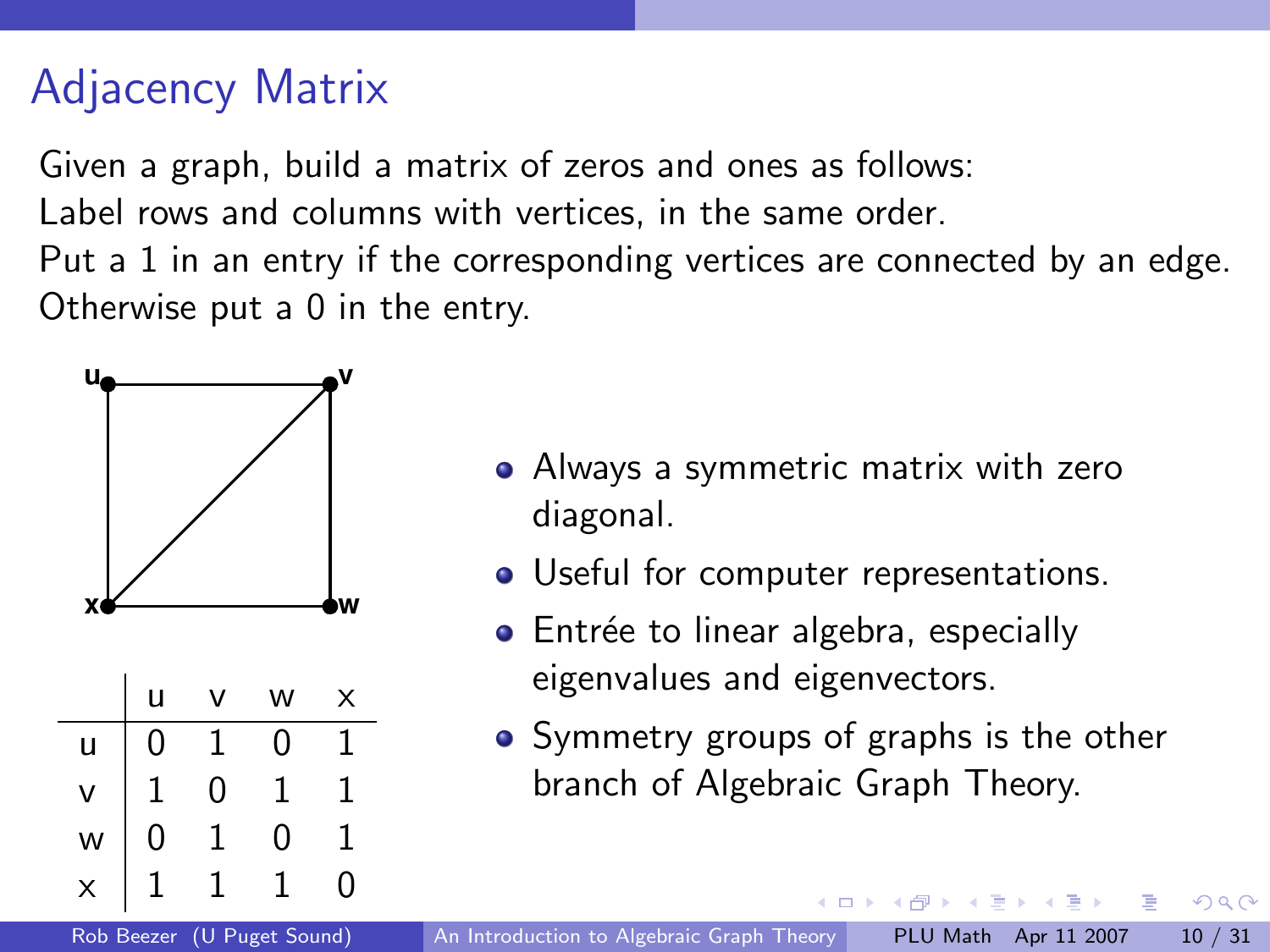## Eigenvalues of Graphs

 $\lambda$  is an eigenvalue of a graph  $\Leftrightarrow$   $\lambda$  is an eigenvalue of the adjacency matrix  $\Leftrightarrow$   $A\vec{x} = \lambda \vec{x}$  for some vector  $\vec{x}$ 

4 D F

 $\triangleright$   $\rightarrow$   $\exists$   $\rightarrow$ 

目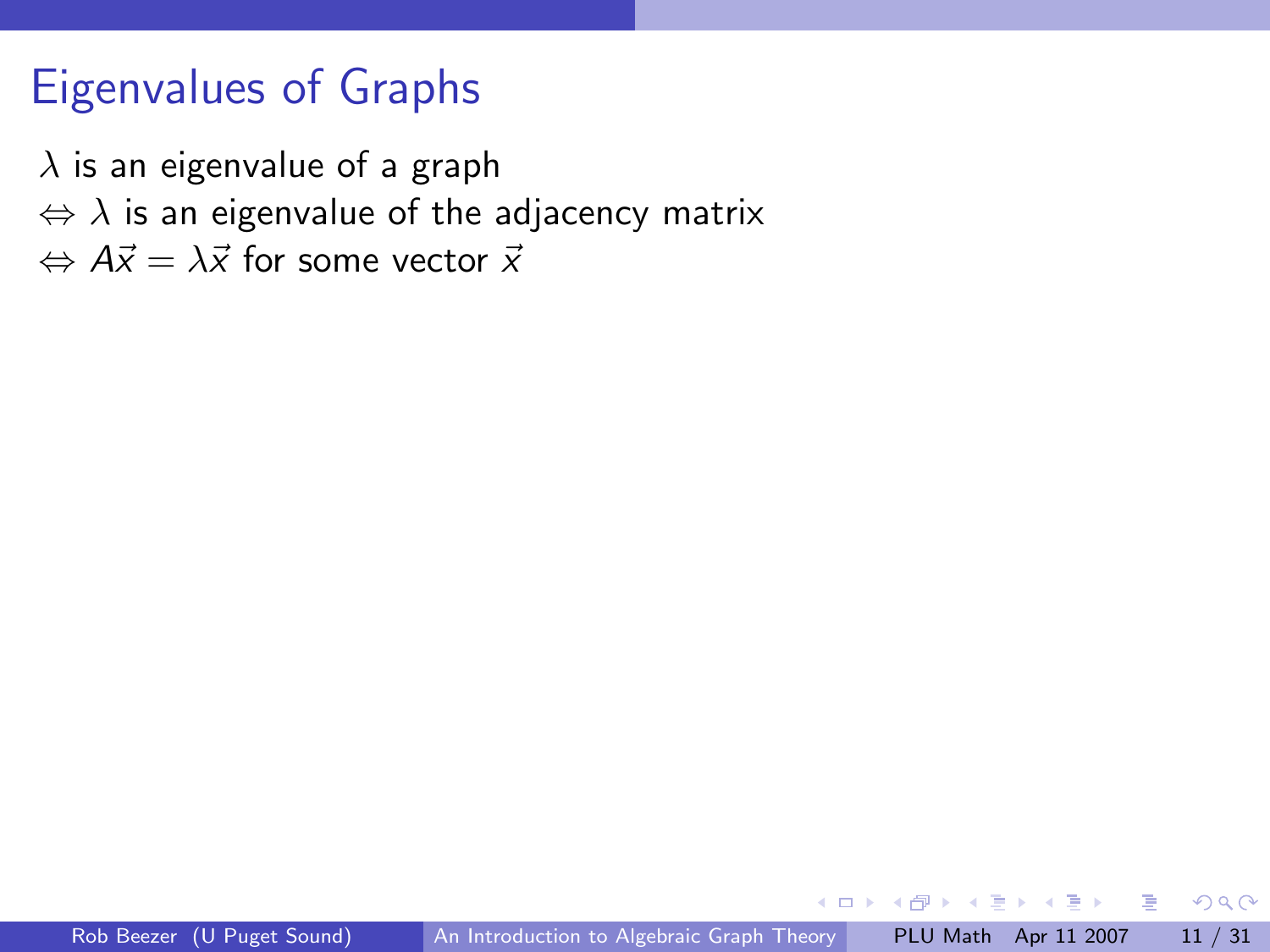## Eigenvalues of Graphs

 $\lambda$  is an eigenvalue of a graph  $\Leftrightarrow$   $\lambda$  is an eigenvalue of the adjacency matrix  $\Leftrightarrow$   $A\vec{x} = \lambda \vec{x}$  for some vector  $\vec{x}$ 

Adjacency matrix is real, symmetric  $\Rightarrow$ 

real eigenvalues, algebraic and geometric multiplicities are equal minimal polynomial is product of linear factors for distinct eigenvalues

 $\triangleright$   $\rightarrow$   $\exists$   $\rightarrow$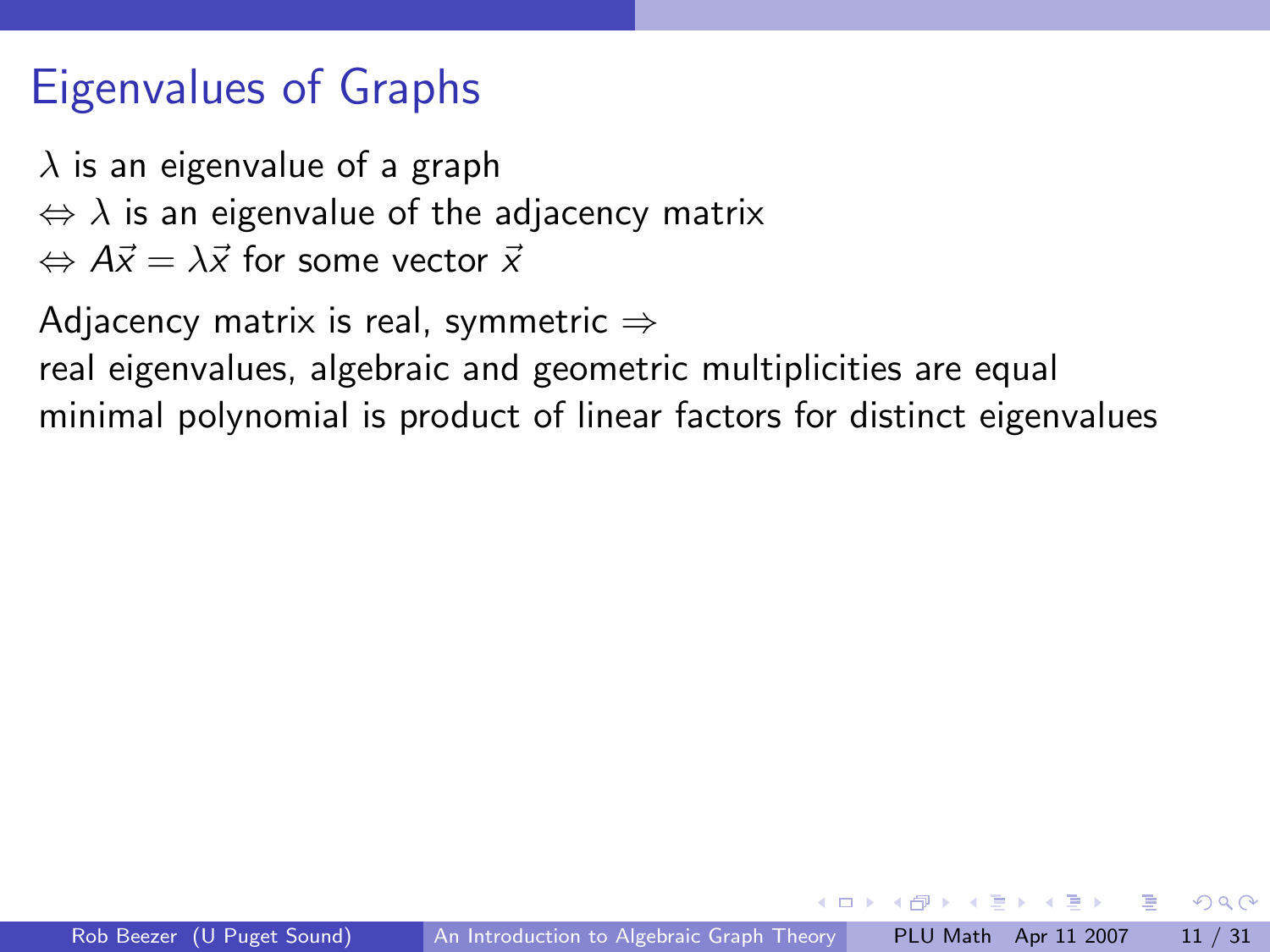## Eigenvalues of Graphs

 $\lambda$  is an eigenvalue of a graph  $\Leftrightarrow$   $\lambda$  is an eigenvalue of the adjacency matrix  $\Leftrightarrow$   $A\vec{x} = \lambda \vec{x}$  for some vector  $\vec{x}$ 

Adjacency matrix is real, symmetric  $\Rightarrow$ real eigenvalues, algebraic and geometric multiplicities are equal minimal polynomial is product of linear factors for distinct eigenvalues

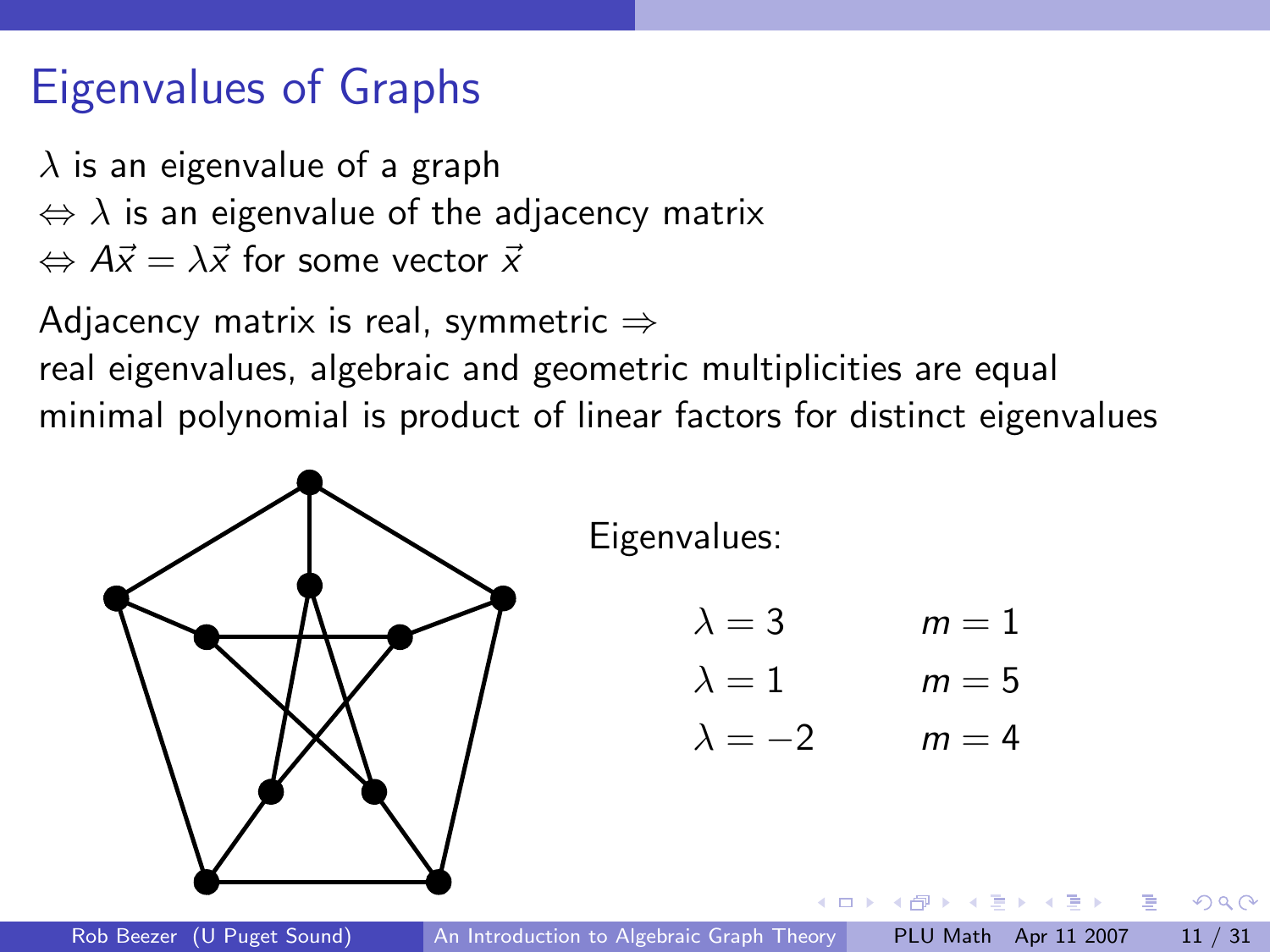# 4-Dimensional Cube

- Vertices: Length 4 binary strings
- Join strings differing in exactly one bit
- **Generalizes 3-D cube**



**イロト イ何ト イヨト イヨト** 

 $QQ$ 

D.

Eigenvalues:

 $\lambda = 4$   $\lambda = 2$   $\lambda = 0$   $\lambda = -2$   $\lambda = -4$  $m = 1$   $m = 4$   $m = 6$   $m = 4$   $m = 1$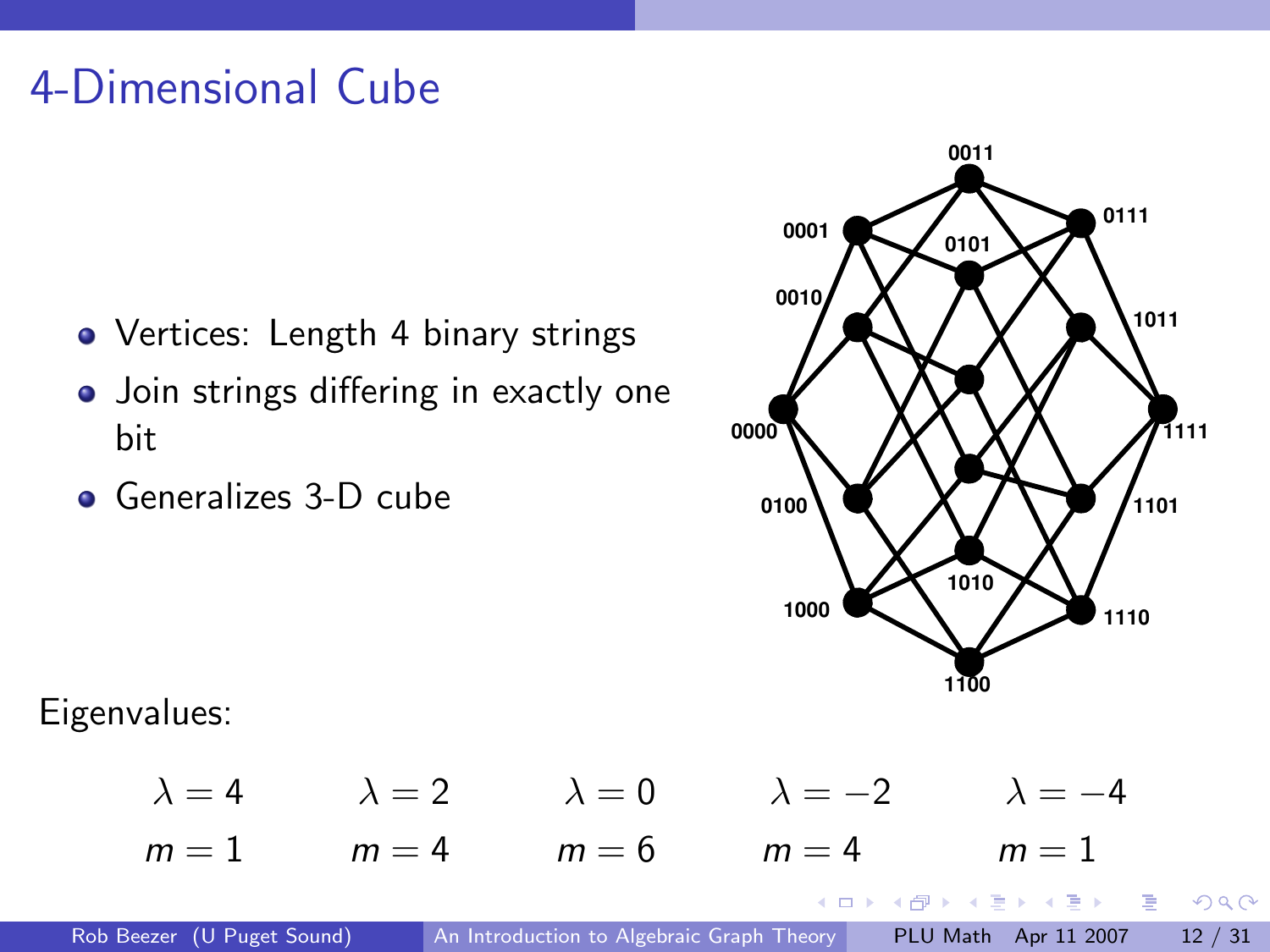# Regular Graphs

A graph is regular if every vertex has the same number of edges incident. The degree is the common number of incident edges.

#### Theorem

Suppose G is a regular graph of degree r. Then

• *r* is an eigenvalue of G

The multiplicity of r is the number of connected components of G

Regular of degree 3 with 2 components implies that  $\lambda = 3$ will be an eigenvalue of multiplicity 2.



 $\equiv$   $\rightarrow$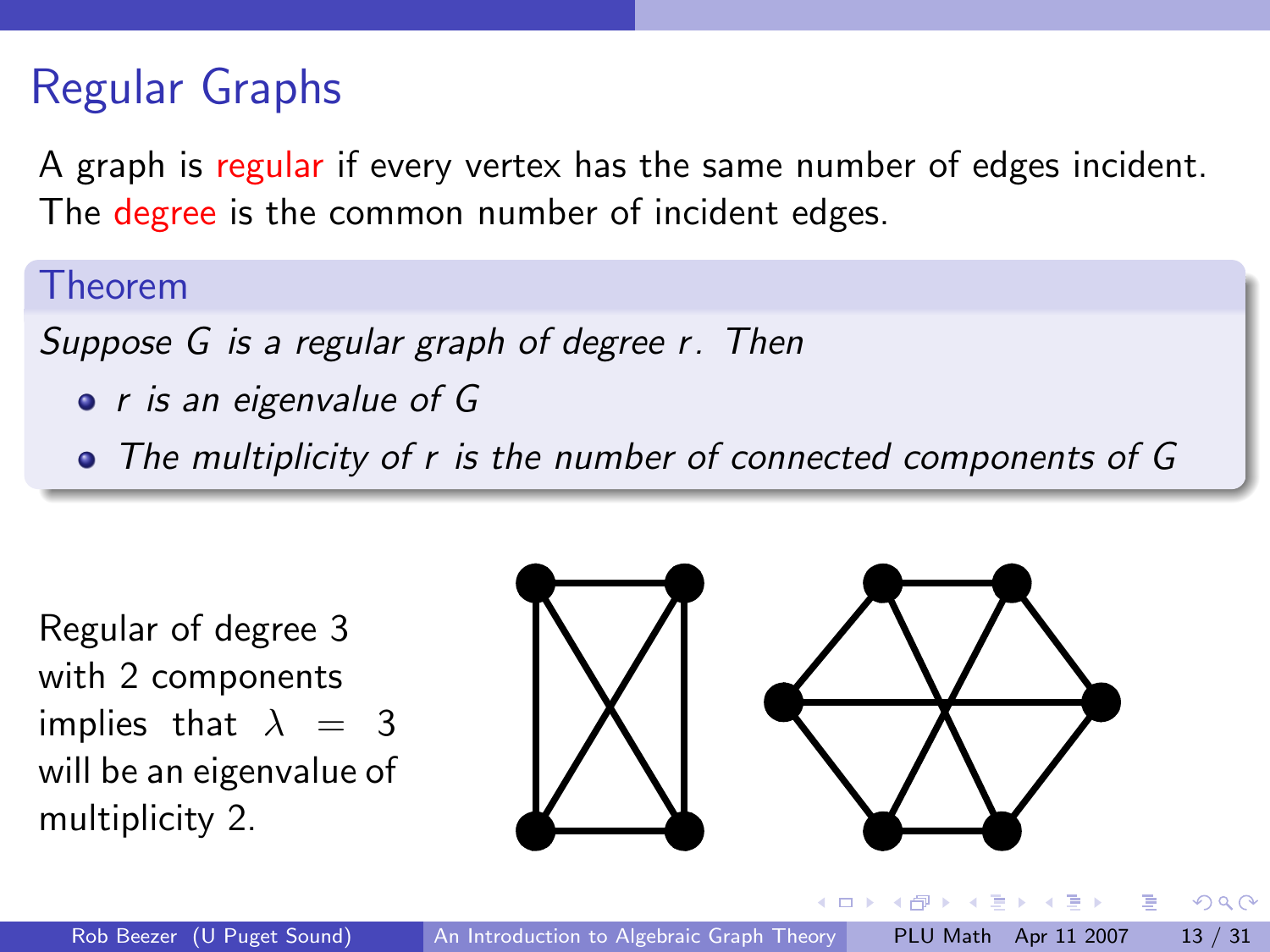#### Proof.

 $\bullet$  Let  $\vec{u}$  be the vector where every entry is 1. Then

$$
A\vec{u} = A \begin{bmatrix} 1 \\ 1 \\ \vdots \\ 1 \end{bmatrix} = \begin{bmatrix} r \\ r \\ \vdots \\ r \end{bmatrix} = r\vec{u}
$$

For each component of the graph, form a vector with 1's in entries corresponding to the vertices of the component, and zeros elsewhere.

These eigenvectors form a basis for the eigenspace of r. (Their sum is the vector  $\vec{u}$  above.)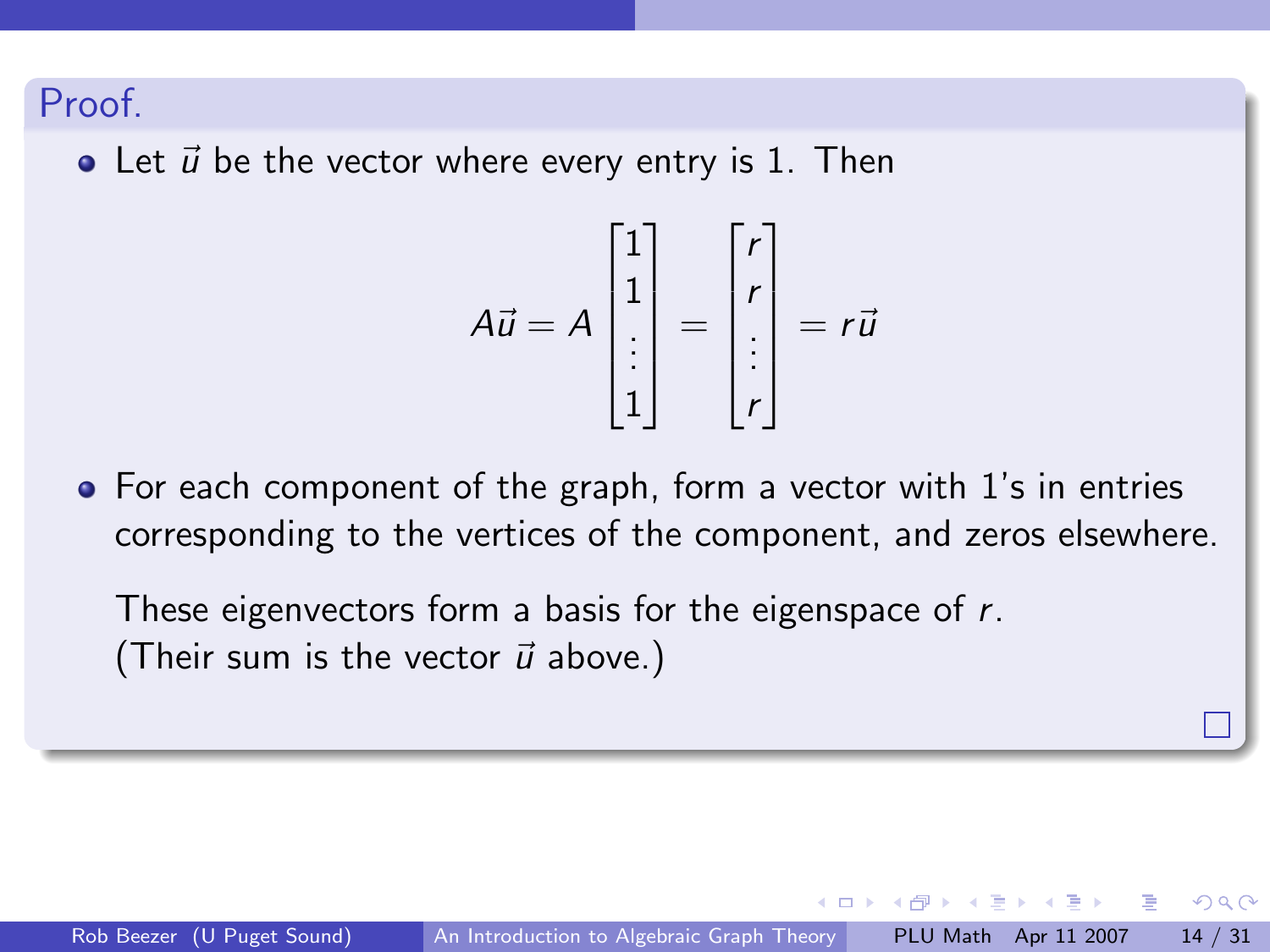## Labeling Puzzles Explained

The product of a graph's adjacency matrix with a column vector,  $A\vec{u}$ , forms sums of entries of  $\vec{u}$  for all adjacent vertices.

If  $\vec{u}$  is an eigenvector, then these sums should equal a common multiple of the numbers assigned to each vertex. This multiple is the eigenvalue.

So the puzzles earlier were simply asking for eigenvectors (assignments of numbers) and eigenvalues (common multiples) of the adjacency matrix of the graph.

化重新润滑脂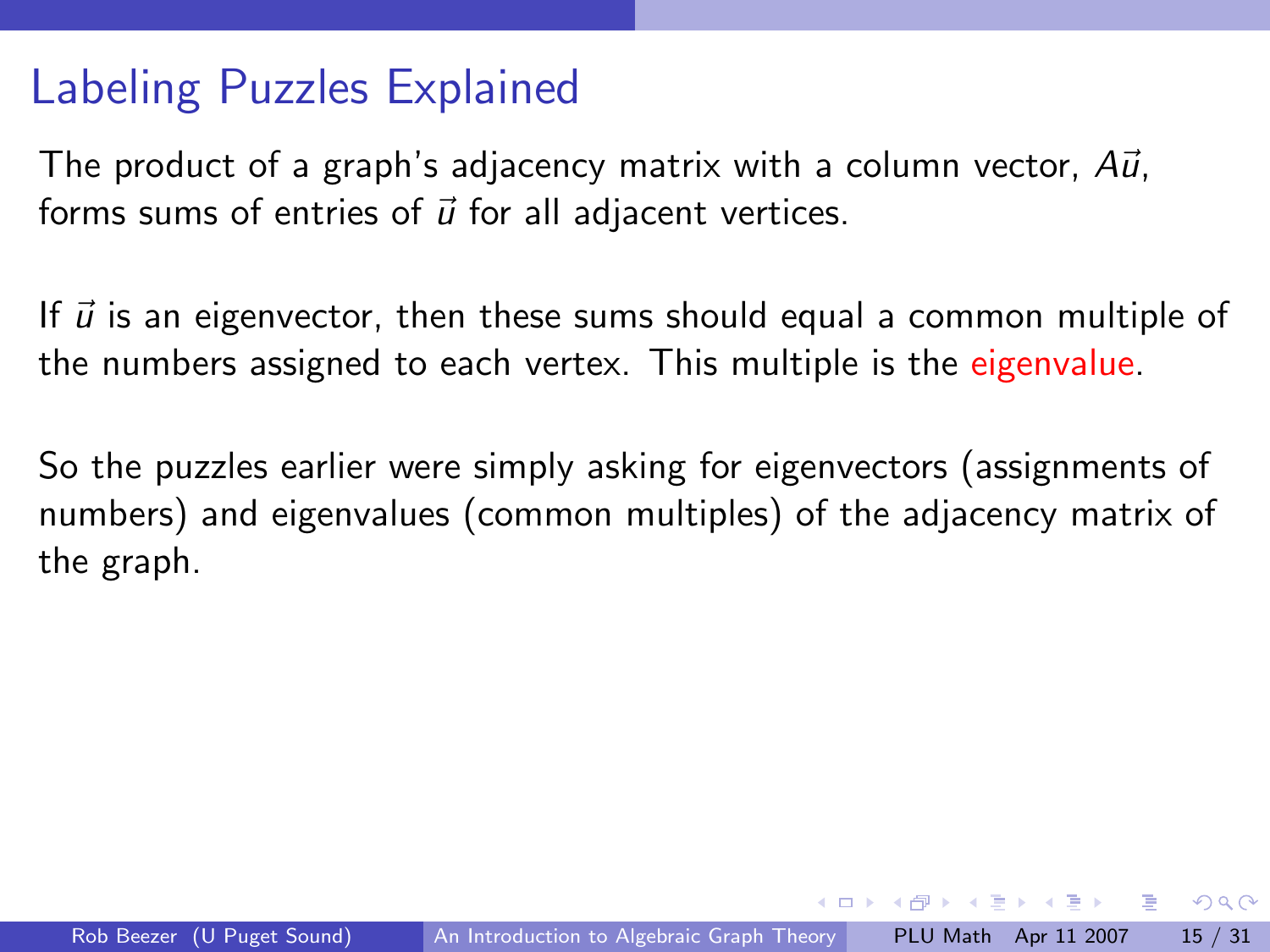## Eigenvalues and Eigenvectors of the Prism



$$
A = \begin{bmatrix} 0 & 1 & 0 & 1 & 0 & 1 \\ 1 & 0 & 1 & 0 & 0 & 1 \\ 0 & 1 & 0 & 1 & 1 & 0 \\ 1 & 0 & 1 & 0 & 1 & 0 \\ 0 & 0 & 1 & 1 & 0 & 1 \\ 1 & 1 & 0 & 0 & 1 & 0 \end{bmatrix}
$$



Rob Beezer (U Puget Sound) [An Introduction to Algebraic Graph Theory](#page-0-0) PLU Math Apr 11 2007 16 / 31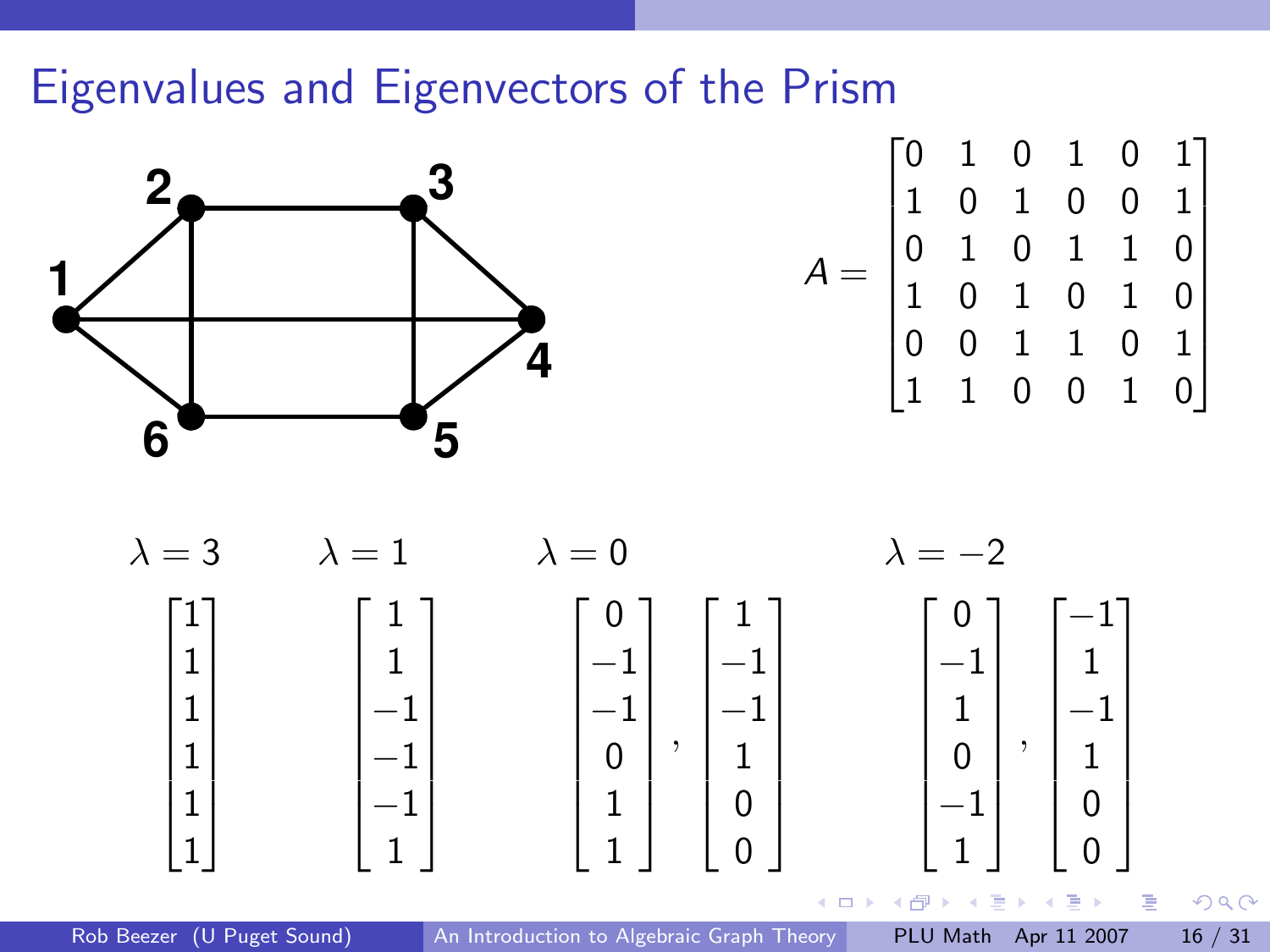# Eigenvalues and Eigenvectors



$$
A = \begin{bmatrix} 0 & 1 & 0 & 1 \\ 1 & 0 & 1 & 1 \\ 0 & 1 & 0 & 1 \\ 1 & 1 & 1 & 0 \end{bmatrix}
$$



Rob Beezer (U Puget Sound) [An Introduction to Algebraic Graph Theory](#page-0-0) PLU Math Apr 11 2007 17 / 31

 $\triangleright$  and  $\exists$  in a set  $\exists$  in a

∢ ⁄লা-

4 **D F**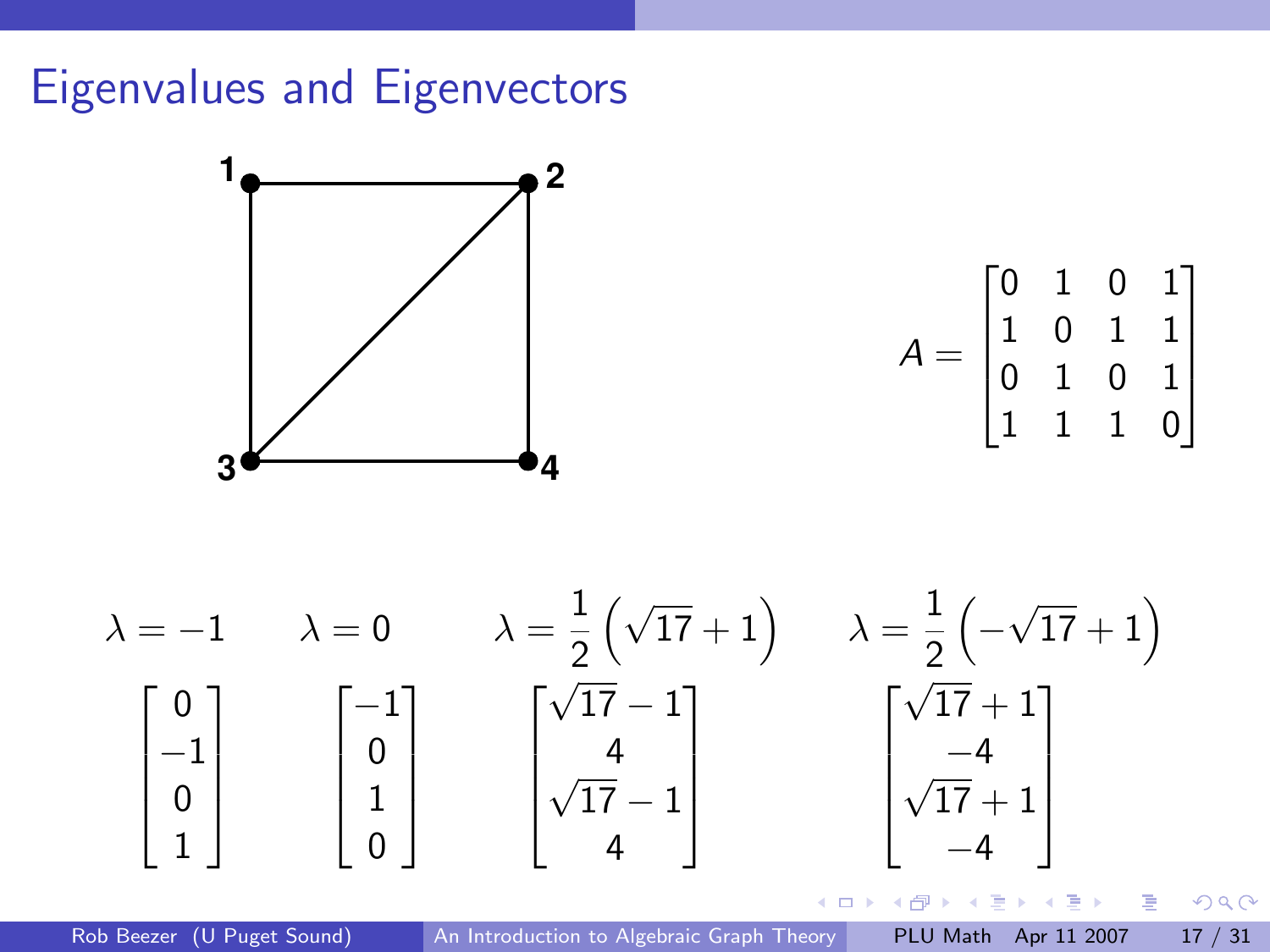## Powers of Adjacency Matrices

#### Theorem

Suppose A is the adjacency matrix of a graph. Then the number of walks of length  $\ell$  between vertices  $\mathsf{v}_i$  and  $\mathsf{v}_j$  is the entry in row i, column  $j$  of  $\mathsf{A}^\ell.$ 

 $\leftarrow$   $\Box$ 

 $\rightarrow \equiv$   $\rightarrow$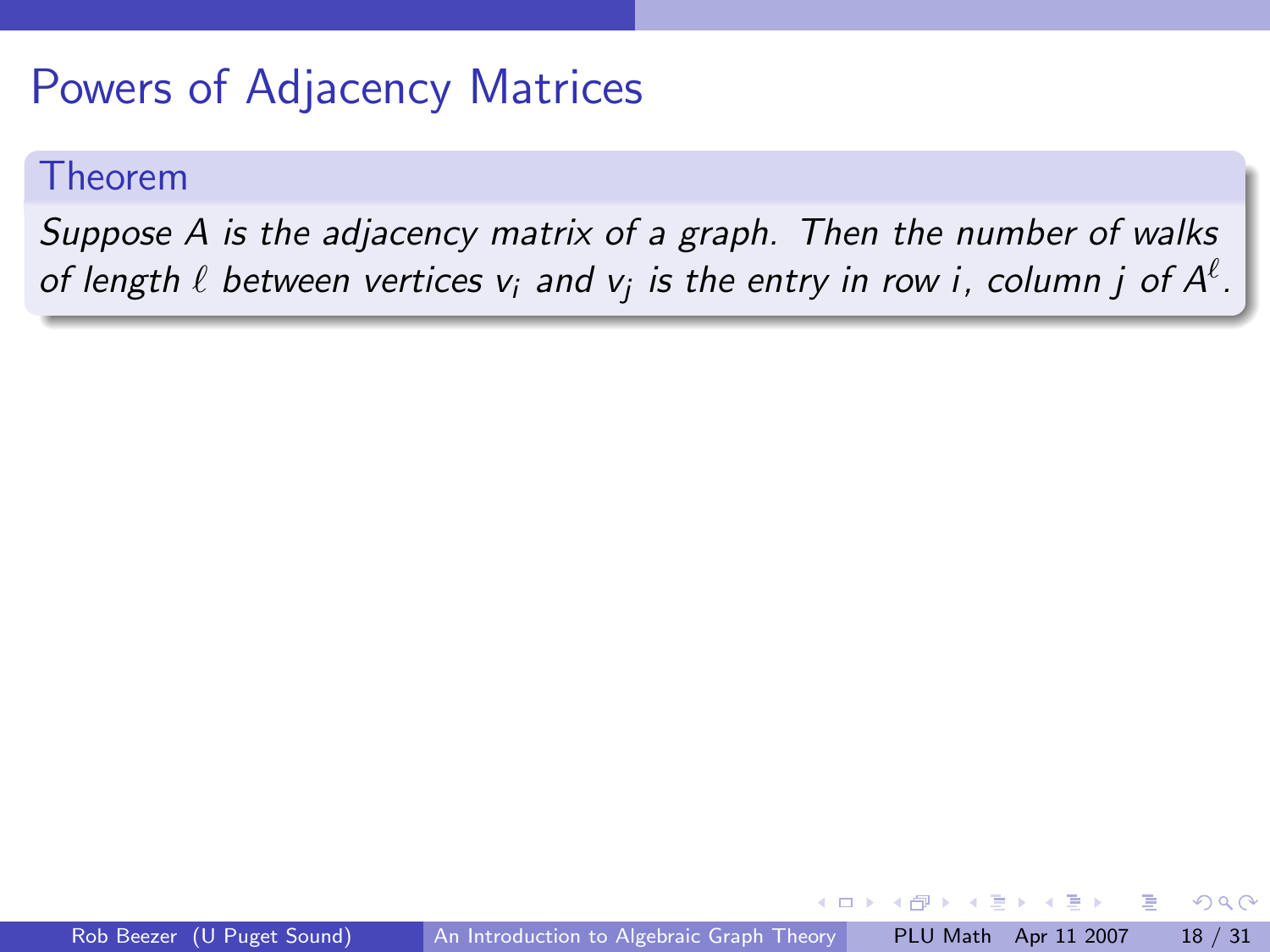## Powers of Adjacency Matrices

#### Theorem

Suppose A is the adjacency matrix of a graph. Then the number of walks of length  $\ell$  between vertices  $\mathsf{v}_i$  and  $\mathsf{v}_j$  is the entry in row i, column  $j$  of  $\mathsf{A}^\ell.$ 

### Proof.

Base case:  $\ell = 1$ . Adjacency matrix describes walks of length 1.

$$
\left[A^{\ell+1}\right]_{ij}=\left[A^{\ell}A\right]_{ij}=\sum_{k=1}^{n}\left[A^{\ell}\right]_{ik}\left[A\right]_{kj}=\sum_{k:\nu_{k}\text{ adj }\nu_{j}}\left[A^{\ell}\right]_{ik}
$$

 $=$  total ways to walk in  $\ell$  steps from  $v_i$  to  $v_k$ , a neighbor of  $v_i$ 

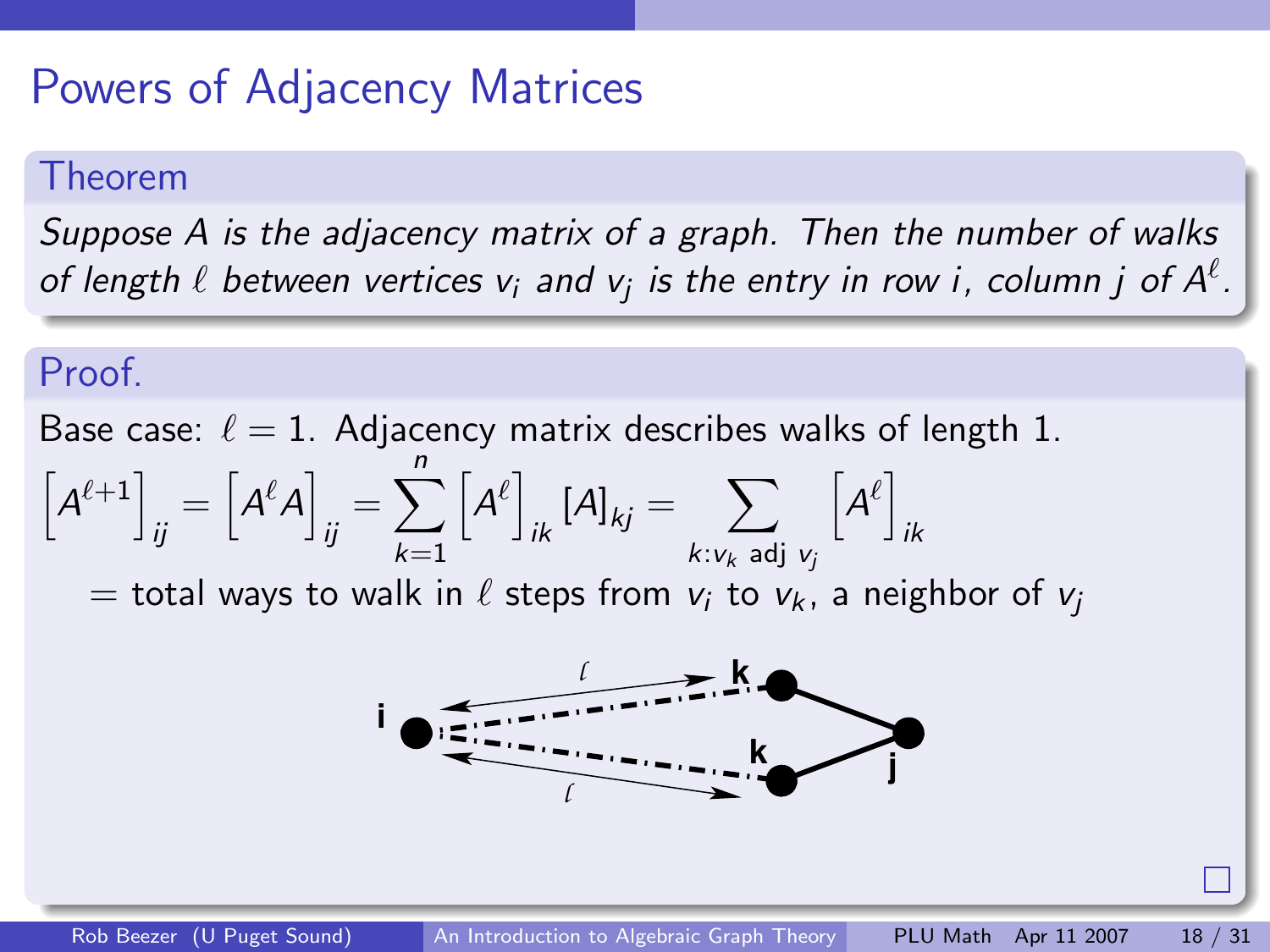## Adjacency Matrix Power

Number of walks of length 3 between vertices 1 and 3?

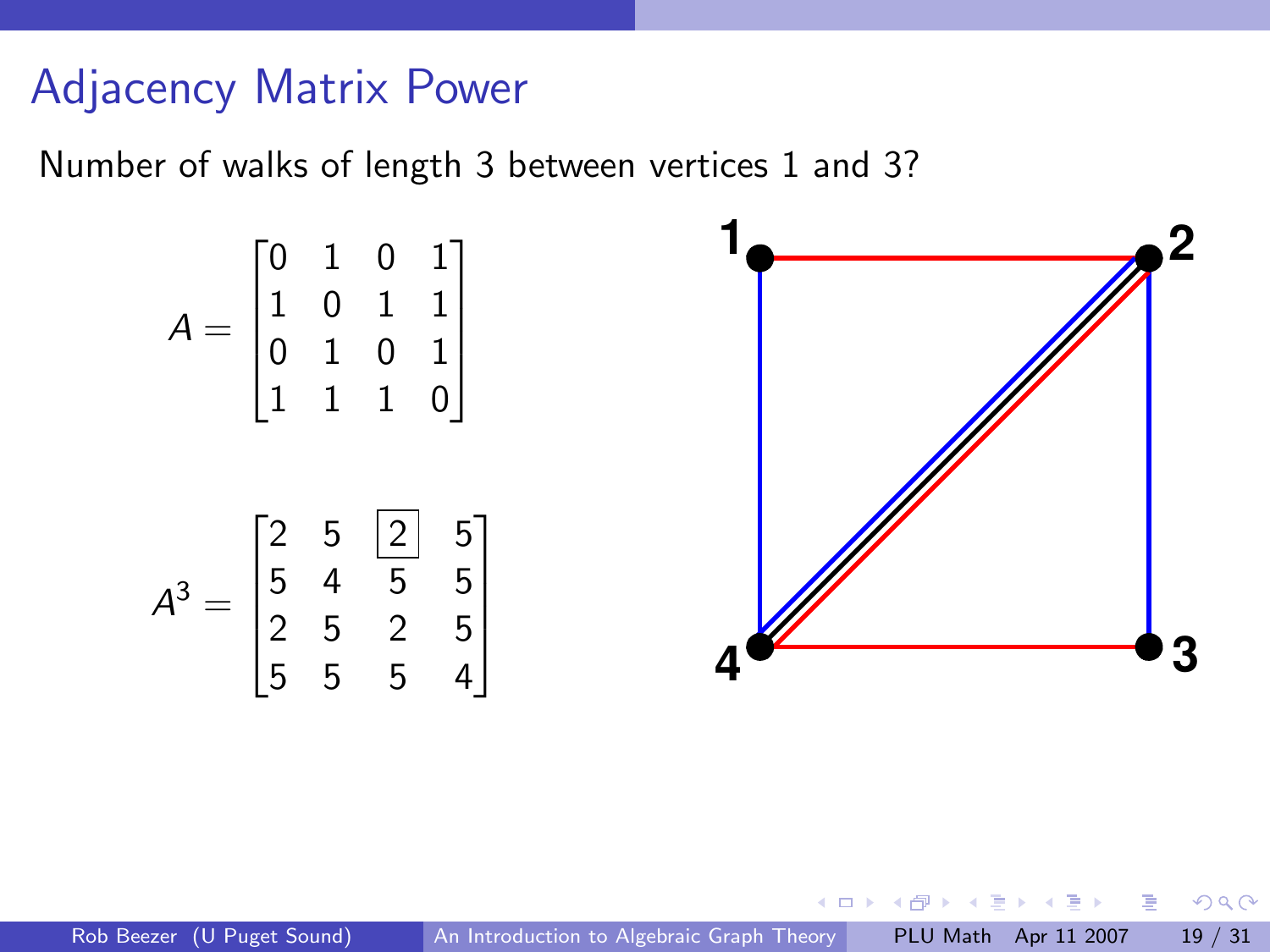## Characteristic Polynomial

Recall the characteristic polynomial of a square matrix A is det( $\lambda I - A$ ). Roots of this polynomial are the eigenvalues of the matrix.

For the adjacency matrix of a graph on  $n$  vertices:

- Coefficient of  $\lambda^n$  is 1
- Coefficient of  $\lambda^{n-1}$  is zero (trace of adjacency matrix)
- Coefficient of  $-\lambda^{n-2}$  is number of edges
- Coefficient of  $-\frac{1}{2}$  $\frac{1}{2}\lambda^{n-3}$  is number of triangles



Characteristic polynomial  $\lambda^4 - 5\lambda^2 - 4\lambda + \cdots$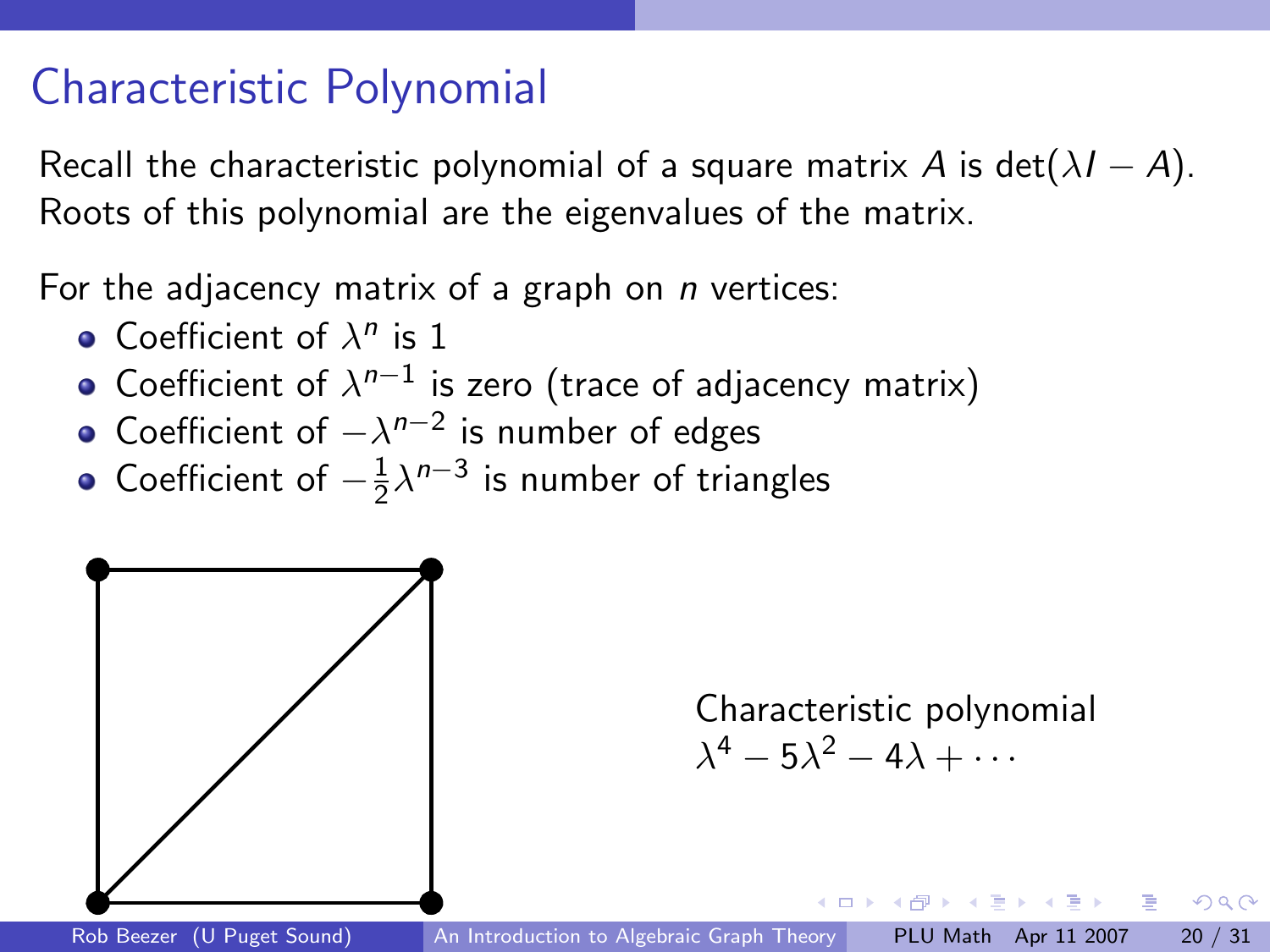## Diameter and Eigenvalues

The diameter of a graph is the longest shortest path.

In other words, find the shortest route between each pair of vertices, then ask which pair is farthest apart?

#### Theorem

Suppose G is a graph of diameter d. Then G has at least  $d + 1$  distinct eigenvalues.

### Proof.

Minimal polynomial is product of linear factors, one per distinct eigenvalue.

There are zero short walks between vertices that are far apart.

So the first d powers of A are linearly independent.

So A cannot satisfy a polynomial of degree d or less.

Thus minimal polynomial has at least  $d + 1$  factors

<span id="page-25-0"></span>hence at least  $d + 1$  eigenvalues.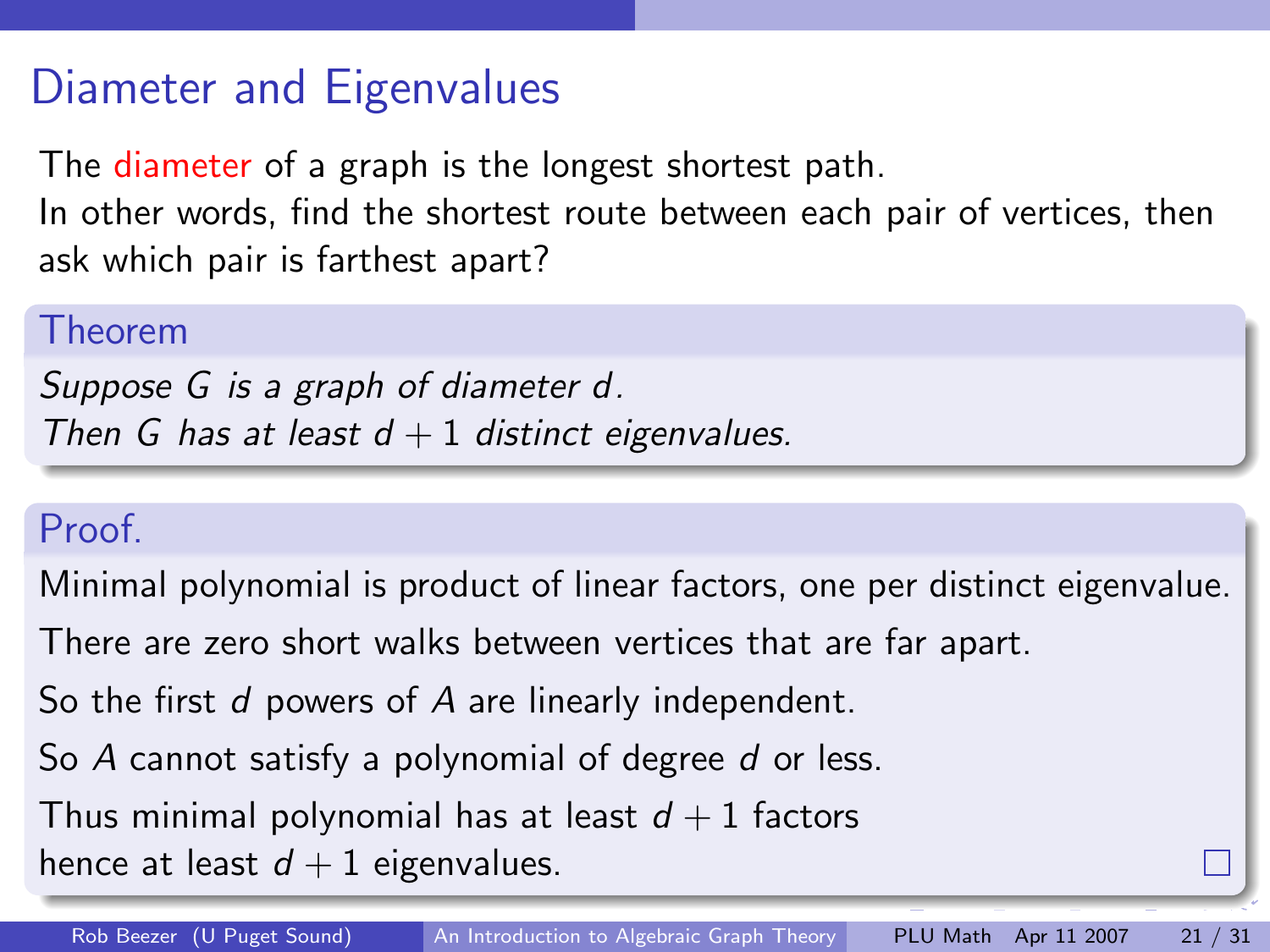## Minimal Polynomial for a Diameter 3 Graph

Distinct Eigenvalues:  $\lambda = 2, 1, -1, -2$ 



Minimal Polynomial:  $(x-2)(x-1)(x-(-1))(x-(-2)) = x<sup>4</sup> - 5x<sup>2</sup> + 4$ 

<span id="page-26-0"></span>Check that  $A^4 - 5A^2 + 4 = 0$ 

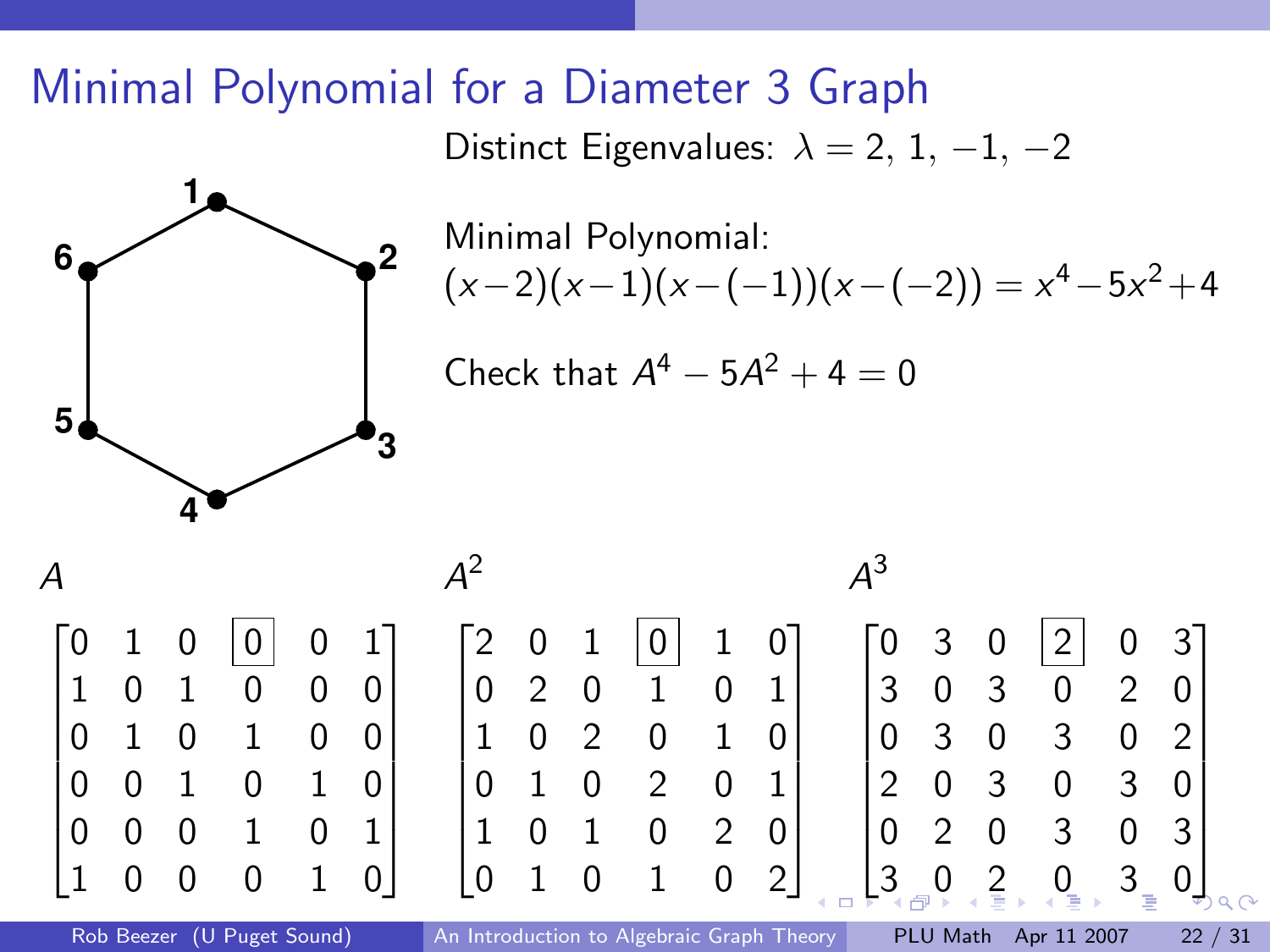## Recent Progess on Diameters and Eigenvalues

Regular graph: n vertices, degree r, diameter d Let  $\lambda$  denote second largest eigenvalue (r is largest eigenvalue)

 $-$ 

<span id="page-27-0"></span>ヨメ メラメ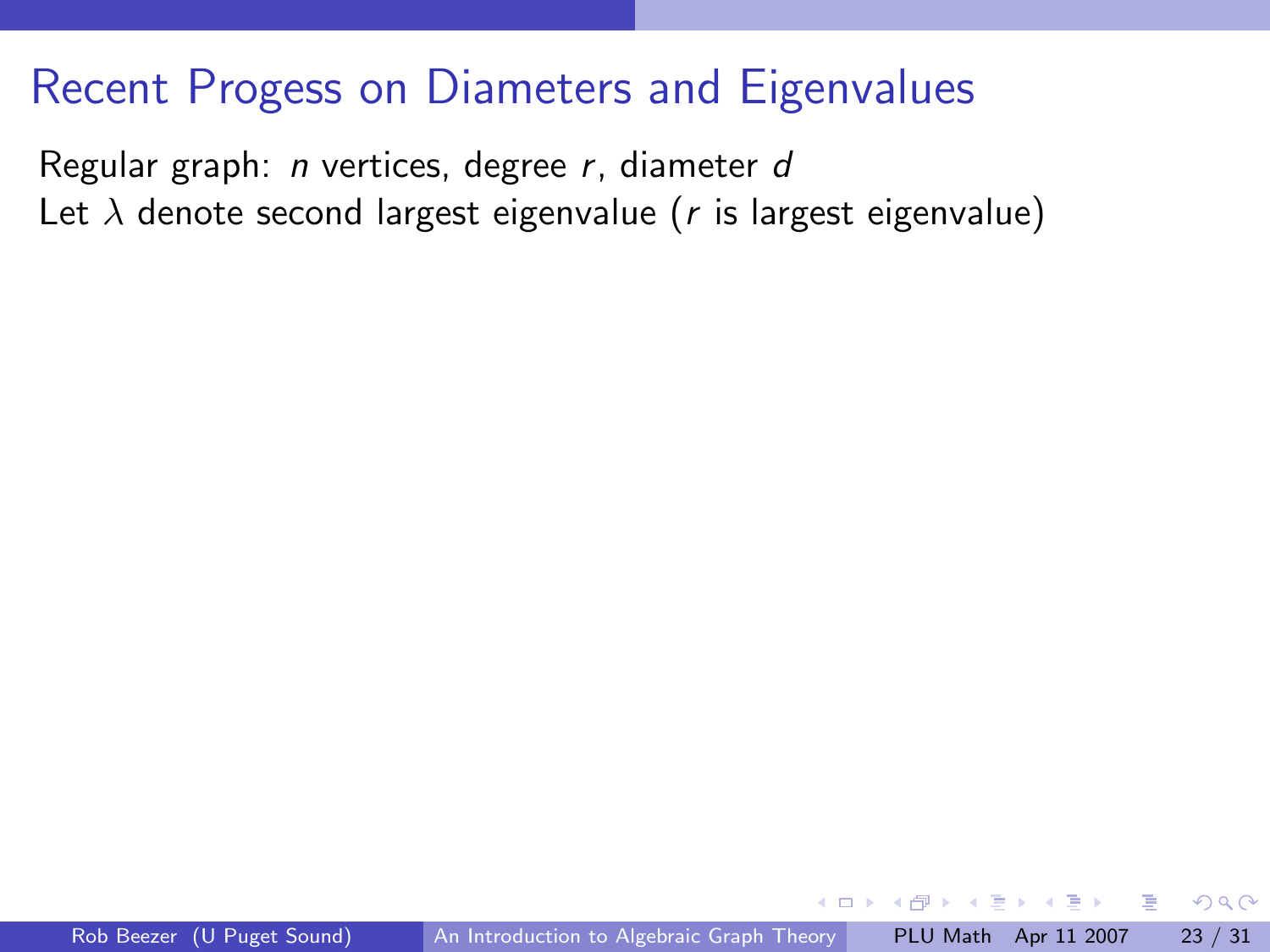## Recent Progess on Diameters and Eigenvalues

Regular graph: n vertices, degree r, diameter d Let  $\lambda$  denote second largest eigenvalue (r is largest eigenvalue)

Alon, Milman, 1985

$$
d \leq 2 \left[ \left( \frac{2r}{r - \lambda} \right)^{\frac{1}{2}} \log_2 n \right]
$$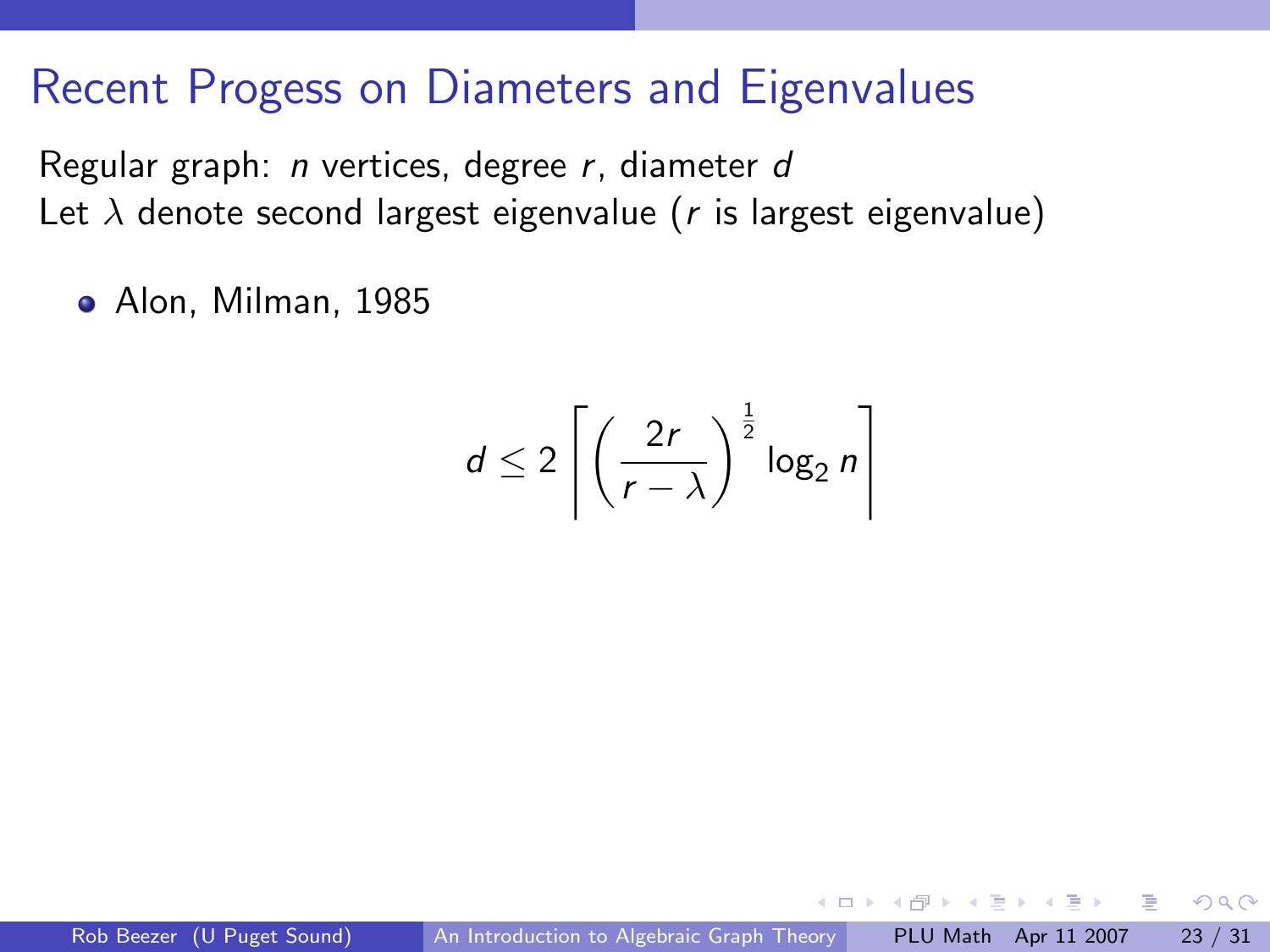## Recent Progess on Diameters and Eigenvalues

Regular graph: n vertices, degree r, diameter d Let  $\lambda$  denote second largest eigenvalue (r is largest eigenvalue)

Alon, Milman, 1985

$$
d \leq 2 \left[ \left( \frac{2r}{r - \lambda} \right)^{\frac{1}{2}} \log_2 n \right]
$$

**•** Mohar, 1991

$$
d \leq 2\left\lceil \left( \frac{2r-\lambda}{4\left(r-\lambda\right)} \right) \ln\left(n-1\right) \right\rceil
$$

 $\rightarrow \equiv$   $\rightarrow$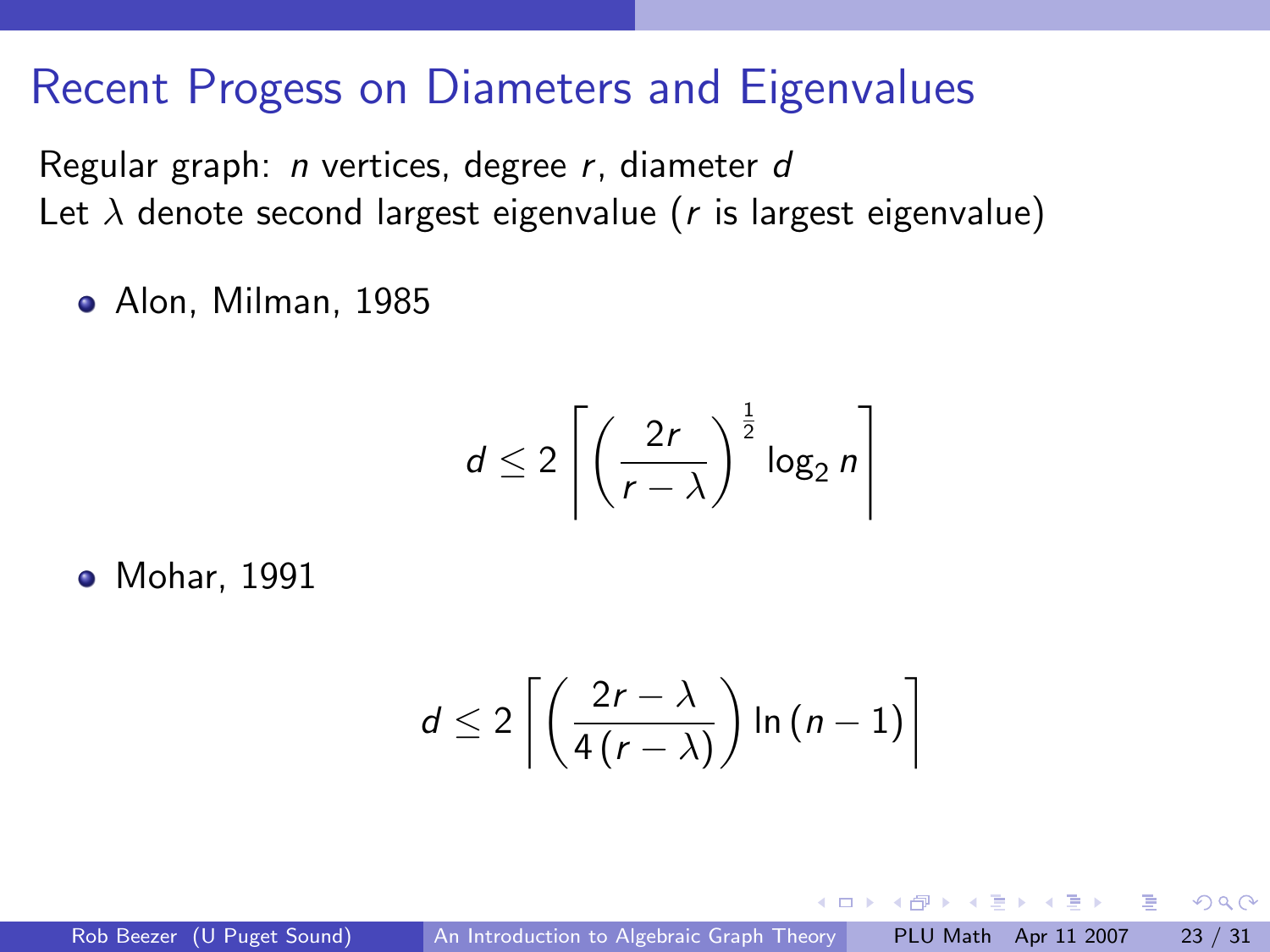## Bipartite Graphs

A graph is bipartite if the vertex set can be split into two parts, so that every edge goes from part to the other. Identical to being "two-colorable."

### Theorem

A graph is bipartite if and only if there are no cycles of odd length.

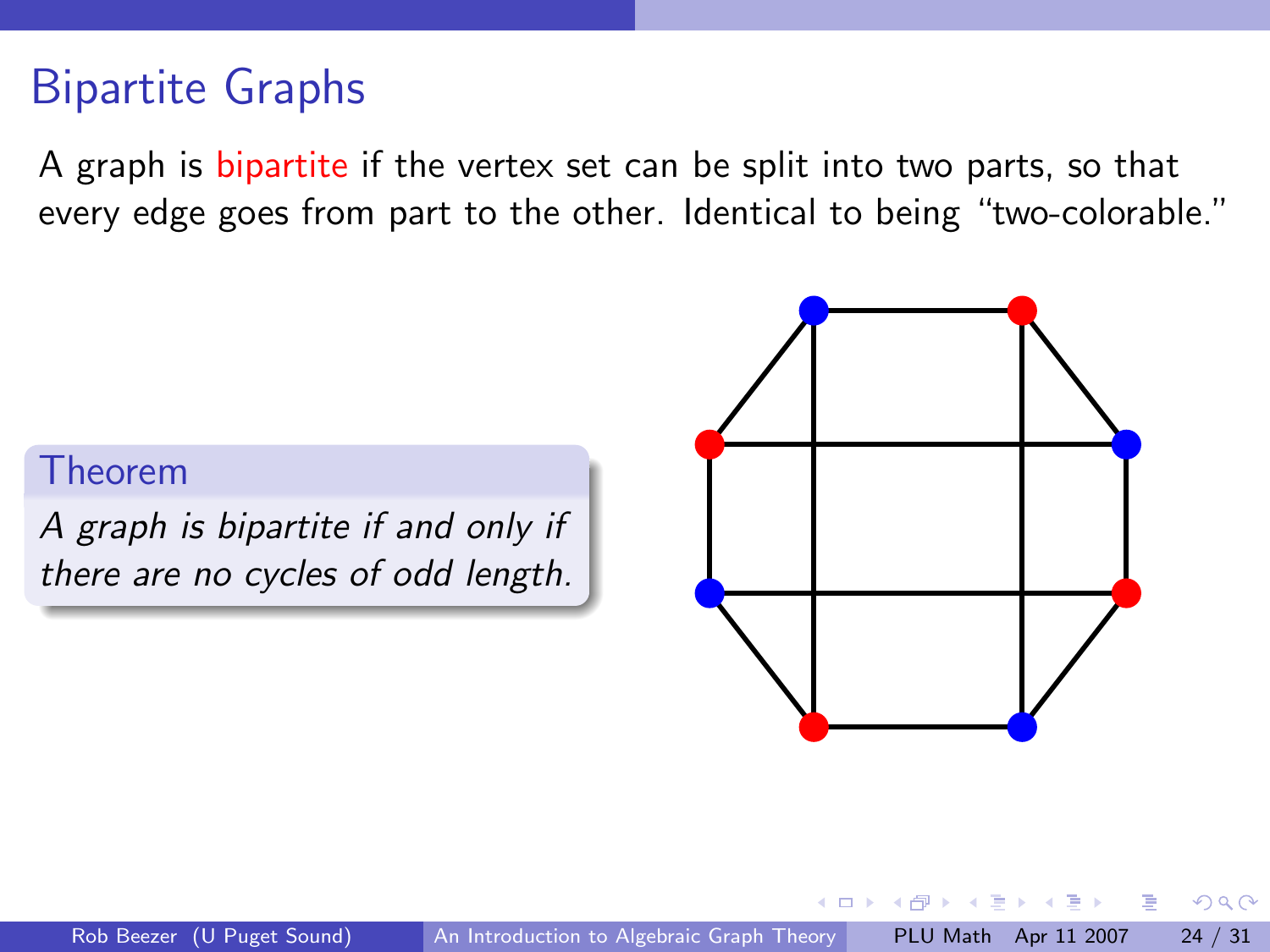## Eigenvalues of Bipartite Graphs

#### Theorem

Suppose G is a bipartite graph with eigenvalue  $\lambda$ . Then  $-\lambda$  is also an eigenvalue of G.

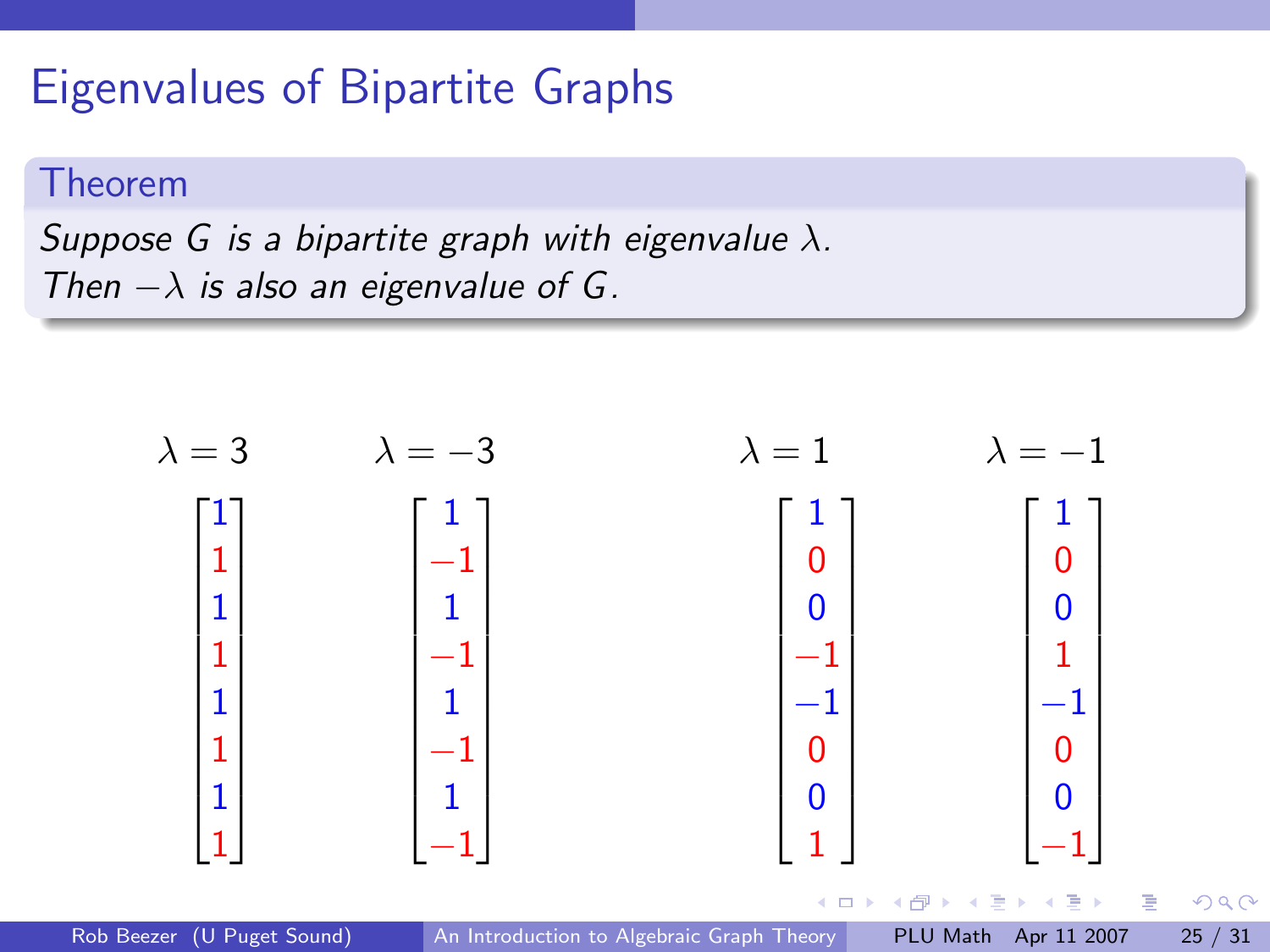### Proof.

Order the vertices according to the two parts. Then

$$
A = \begin{bmatrix} 0 & B \\ B^t & 0 \end{bmatrix}
$$
  
For an eigenvector  $\vec{u} = \begin{bmatrix} \vec{u}_1 \\ \vec{u}_2 \end{bmatrix}$  of A for  $\lambda$ ,  

$$
\begin{bmatrix} \lambda \vec{u}_1 \\ \lambda \vec{u}_2 \end{bmatrix} = \lambda \begin{bmatrix} \vec{u}_1 \\ \vec{u}_2 \end{bmatrix} = \lambda \vec{u} = A\vec{u} = \begin{bmatrix} 0 & B \\ B^t & 0 \end{bmatrix} \begin{bmatrix} \vec{u}_1 \\ \vec{u}_2 \end{bmatrix} = \begin{bmatrix} B\vec{u}_2 \\ B^t \vec{u}_1 \end{bmatrix}
$$
  
Now set  $\vec{v} = \begin{bmatrix} -\vec{u}_1 \\ \vec{u}_2 \end{bmatrix}$  and compute,  

$$
A\vec{v} = \begin{bmatrix} 0 & B \\ B^t & 0 \end{bmatrix} \begin{bmatrix} -\vec{u}_1 \\ \vec{u}_2 \end{bmatrix} = \begin{bmatrix} B\vec{u}_2 \\ -B^t \vec{u}_1 \end{bmatrix} = \begin{bmatrix} \lambda \vec{u}_1 \\ -\lambda \vec{u}_2 \end{bmatrix} = -\lambda \begin{bmatrix} -\vec{u}_1 \\ \vec{u}_2 \end{bmatrix} = -\lambda \vec{v}
$$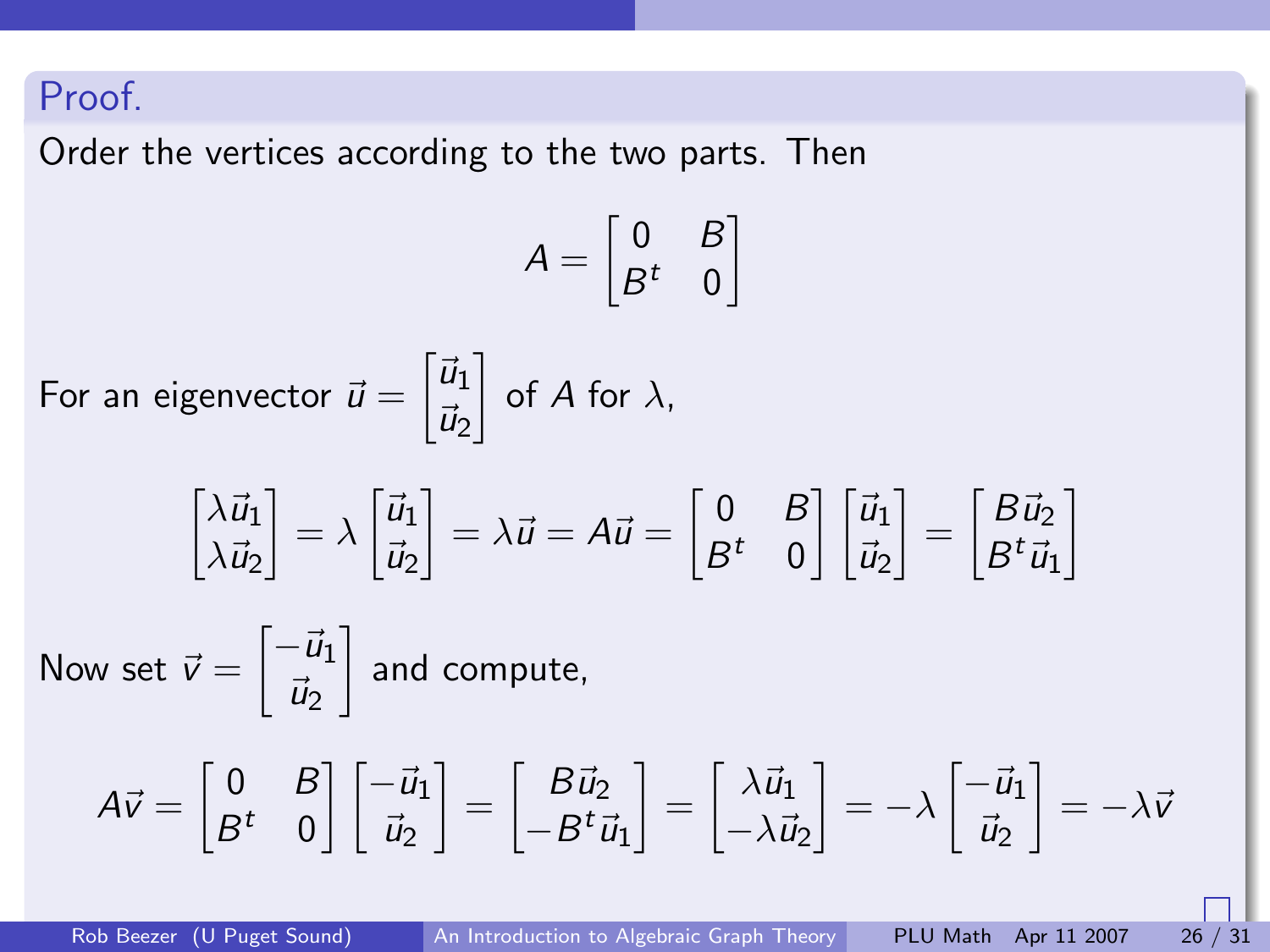# Bipartite Graphs on an Odd Number of Vertices

#### Theorem

Suppose G is a bipartite graph with an odd number of vertices. Then zero is an eigenvalue of the adjacency matrix of G.

### Proof.

Pair each eigenvalue with its negative.

At least one eigenvalue must then equal its negative.

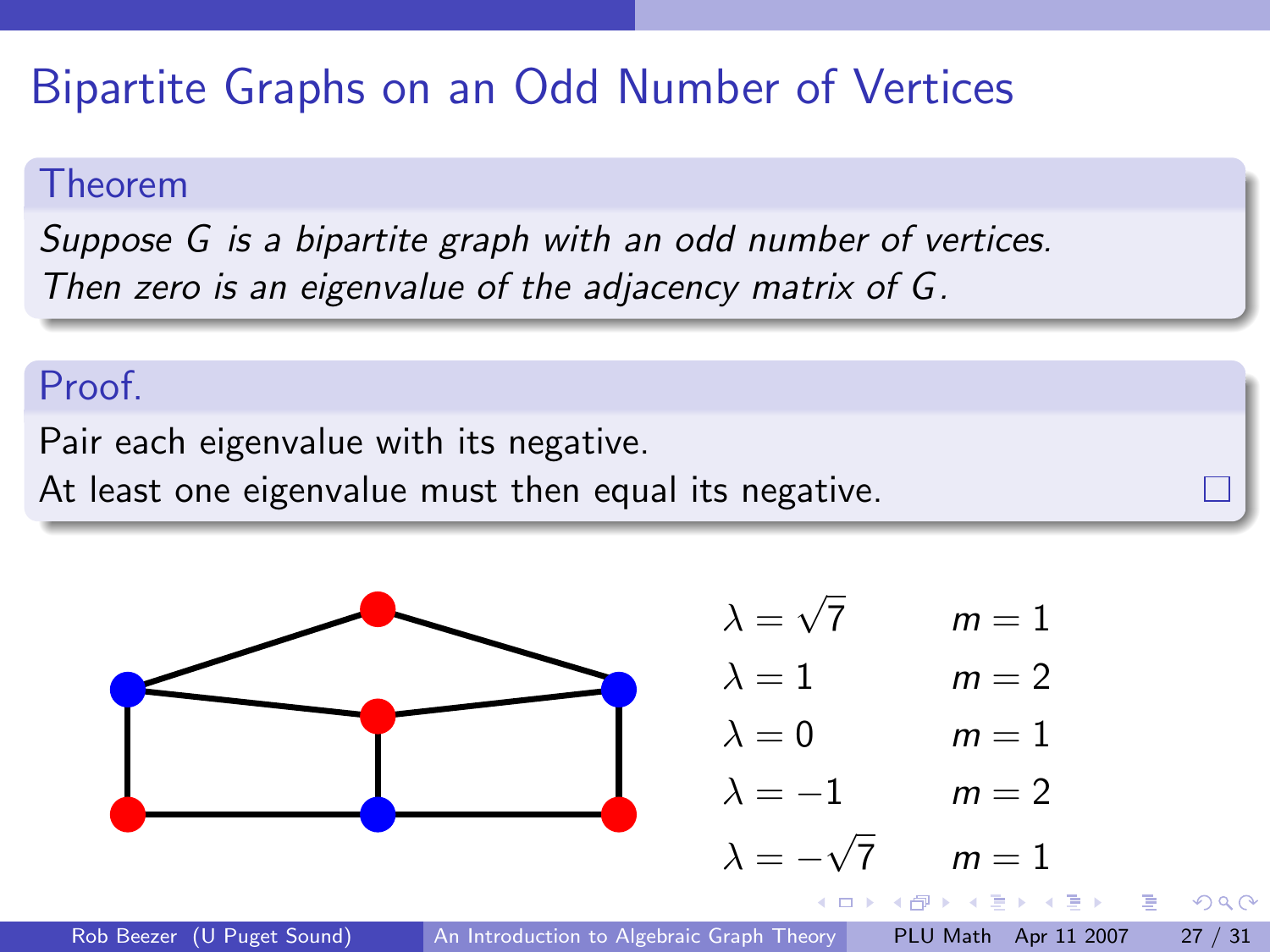## Application: Friendship Theorem

#### Theorem

Suppose that at a party every pair of guests has exactly one friend in common. Then there are an odd number of guests, and one guest knows everybody.

- Model party with a graph
- Vertices are guests, edges are friends
- **•** Two possibilities: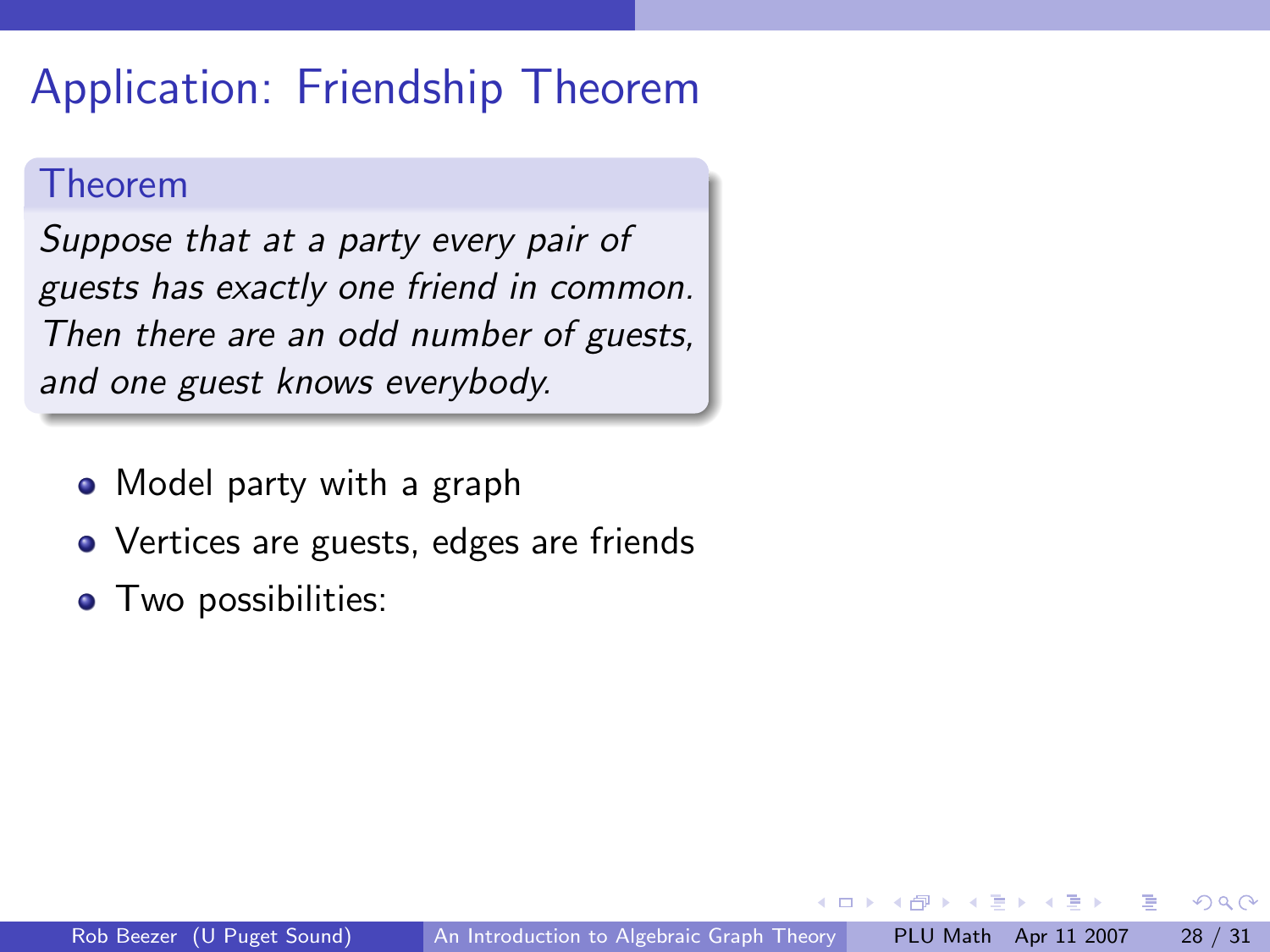# Application: Friendship Theorem

#### Theorem

Suppose that at a party every pair of guests has exactly one friend in common. Then there are an odd number of guests, and one guest knows everybody.

- Model party with a graph
- Vertices are guests, edges are friends
- **•** Two possibilities:
	- 1. Graph to the right

2. Algebraic graph theory say the adjacency matrix has eigenvalues with non-integer multiplicities

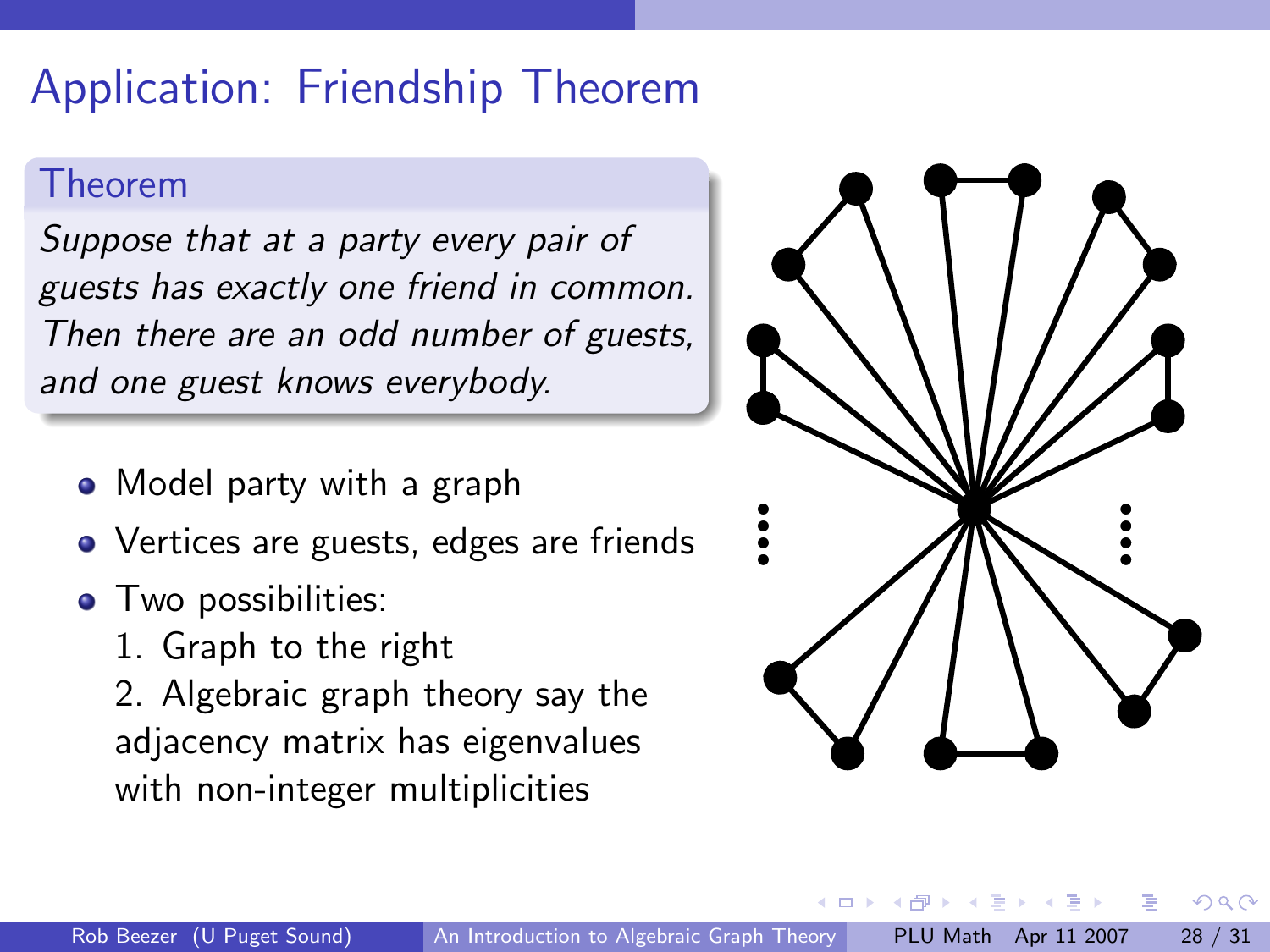# Application: Buckministerfullerene

- Molecule composed solely of 60 carbon atoms
- "Carbon-60," "buckyball"
- At each atom two single bonds and one double bond describe a graph that is regular of degree 3
- Graph is the skeleton of a truncated icosahedron, a soccer ball
- $\bullet$  60  $\times$  60 adjacency matrix
- Eigenvalues of adjacency matrix predict peaks in mass spectrometry
- First created in 1985 (1996 Nobel Prize in Chemistry)



Illustration by Michael Ströck Wikipedia, GFDL License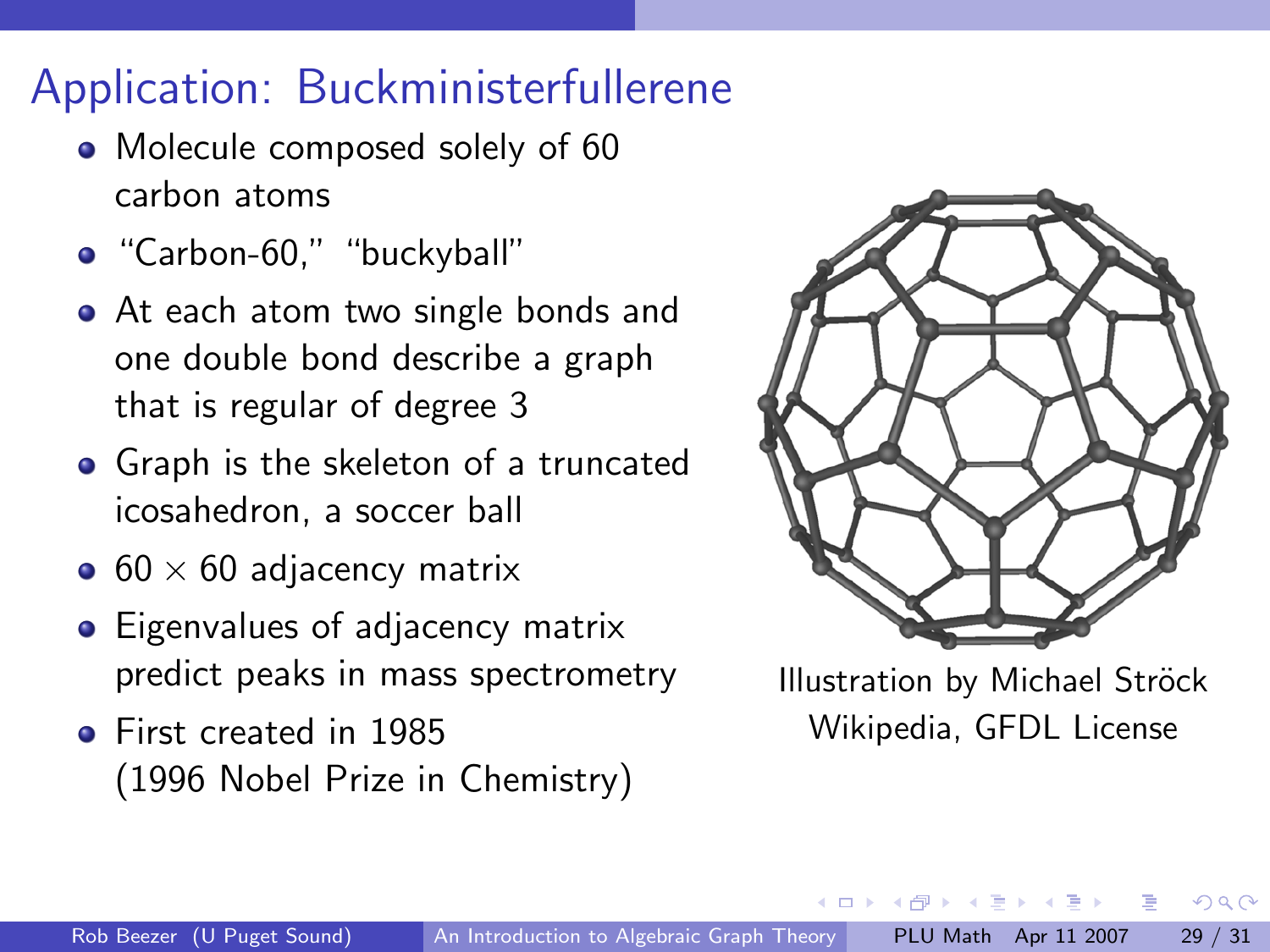## Moral of the Story

Graph properties predict linear algebra properties (regular of degree  $r \Rightarrow r$  is an eigenvalue)

4 D F

 $\triangleright$   $\rightarrow$   $\exists$   $\rightarrow$ 

目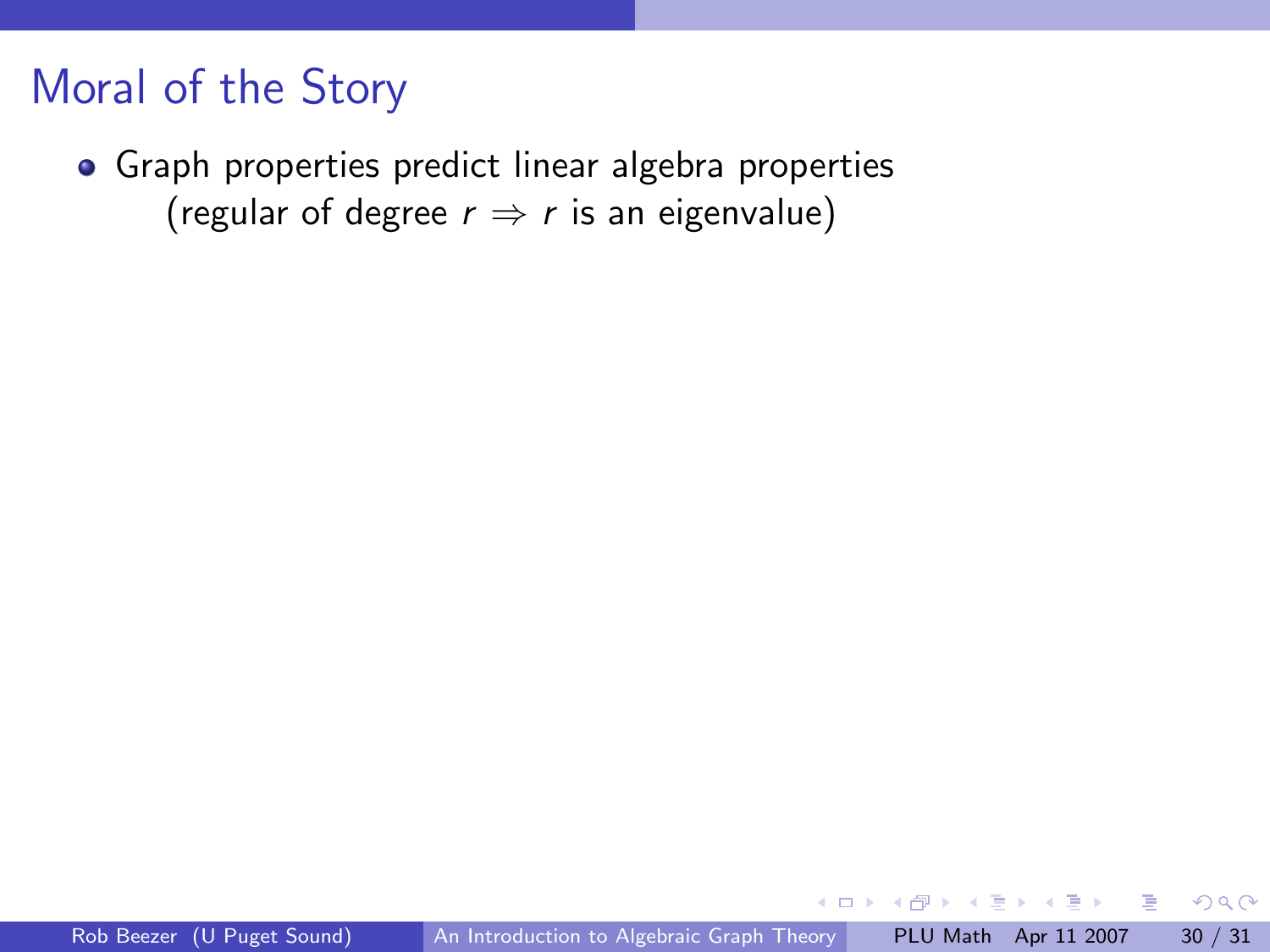## Moral of the Story

- Graph properties predict linear algebra properties (regular of degree  $r \Rightarrow r$  is an eigenvalue)
- Linear algebra properties predict graph properties (functions of two largest eigenvalues bound the diameter)

化重新润滑脂

4 D F

 $QQQ$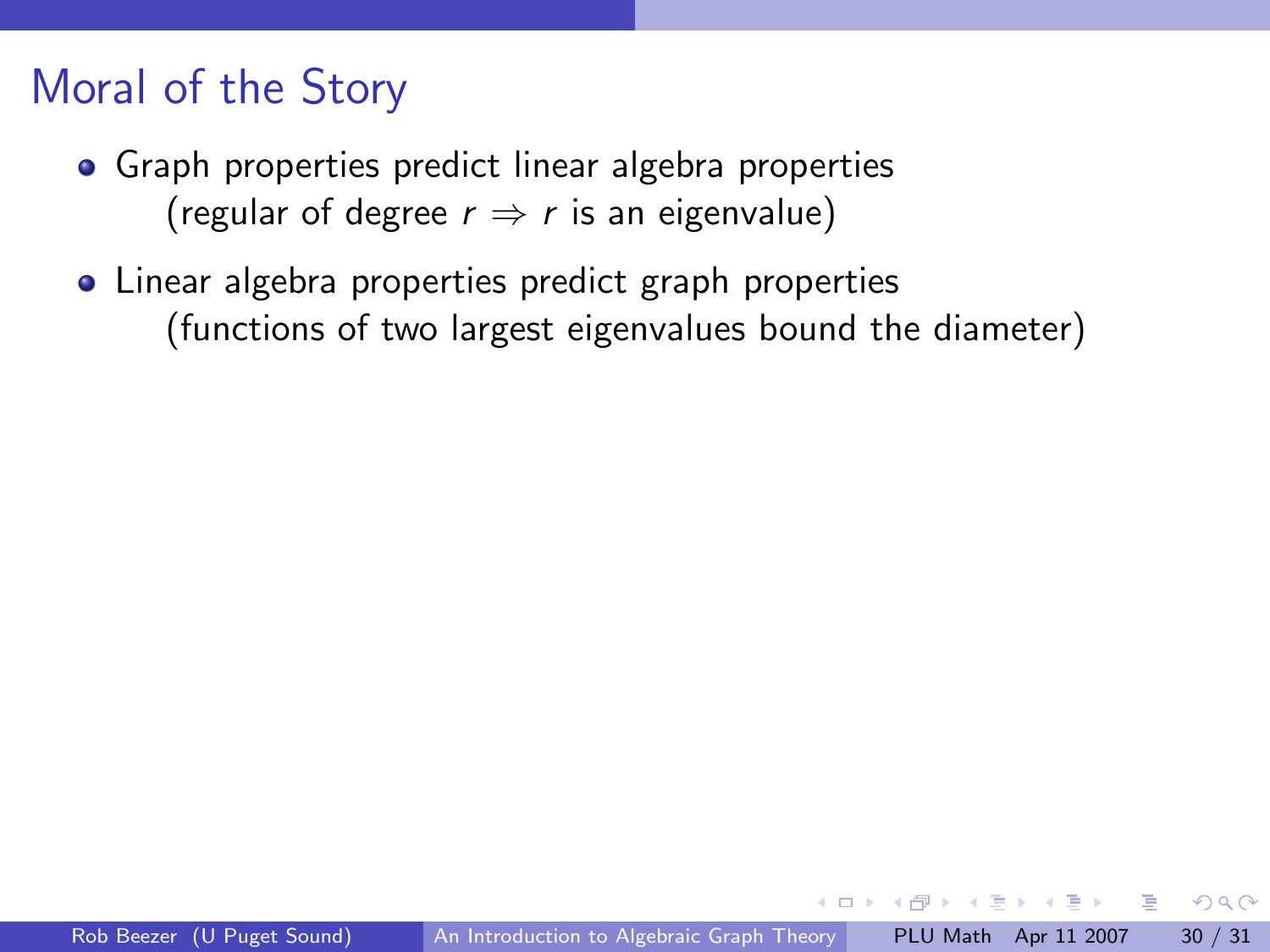## Moral of the Story

- Graph properties predict linear algebra properties (regular of degree  $r \Rightarrow r$  is an eigenvalue)
- Linear algebra properties predict graph properties (functions of two largest eigenvalues bound the diameter)
- Do eigenvalues characterize graphs? No.

<span id="page-39-0"></span>